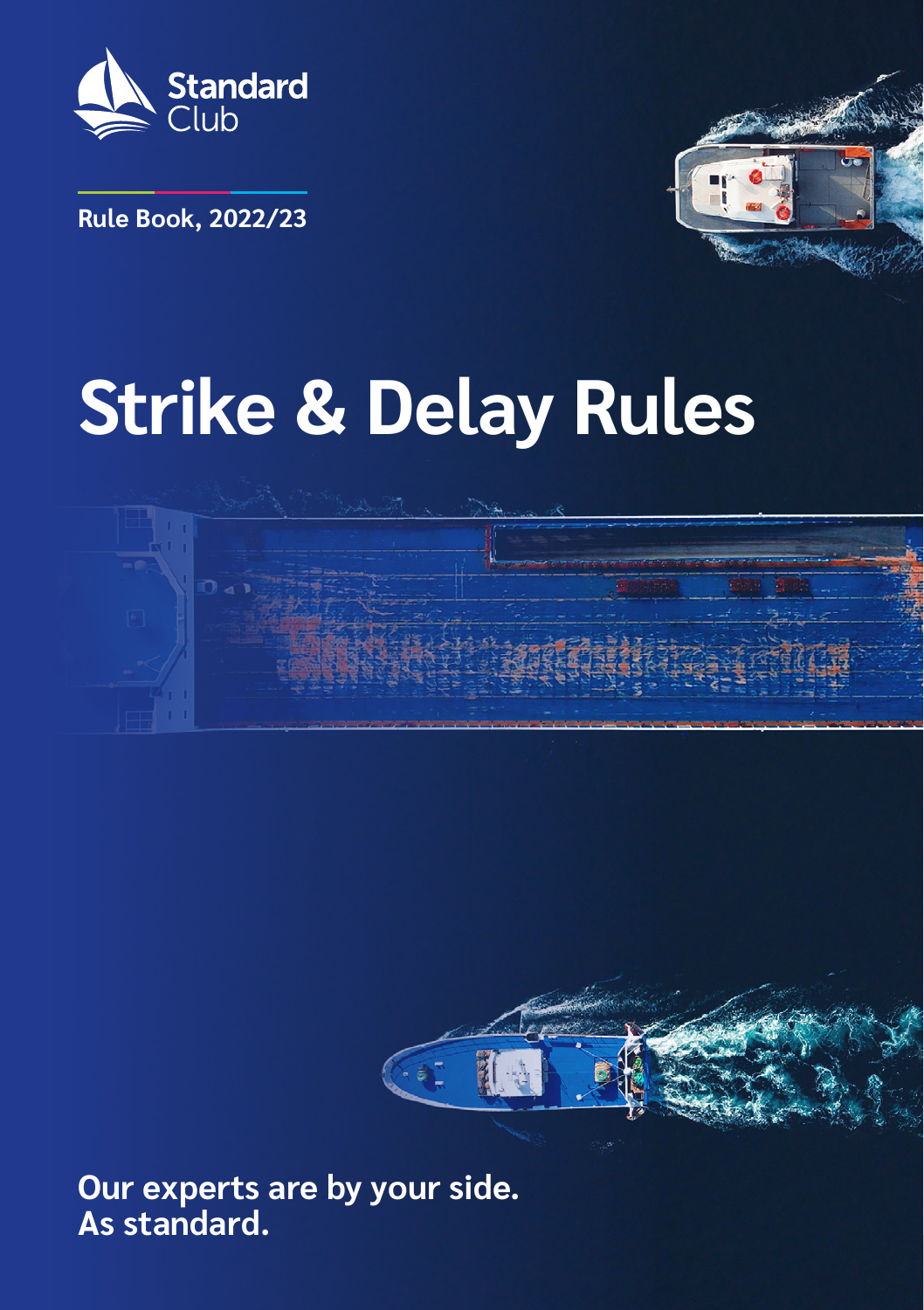

Strike & Delay Class Rules for the 2022/23 policy year of

The Standard Club Ltd

The Standard Club UK Ltd

The Standard Club Asia Ltd

The Standard Club Ireland DAC

Website: www.standardclub.com

Emergency telephone: +44 79 3211 3573 Greece emergency telephone: +30 694 794 0096 Singapore emergency telephone: +65 6751 3461 Hong Kong emergency telephone: +852 6135 5776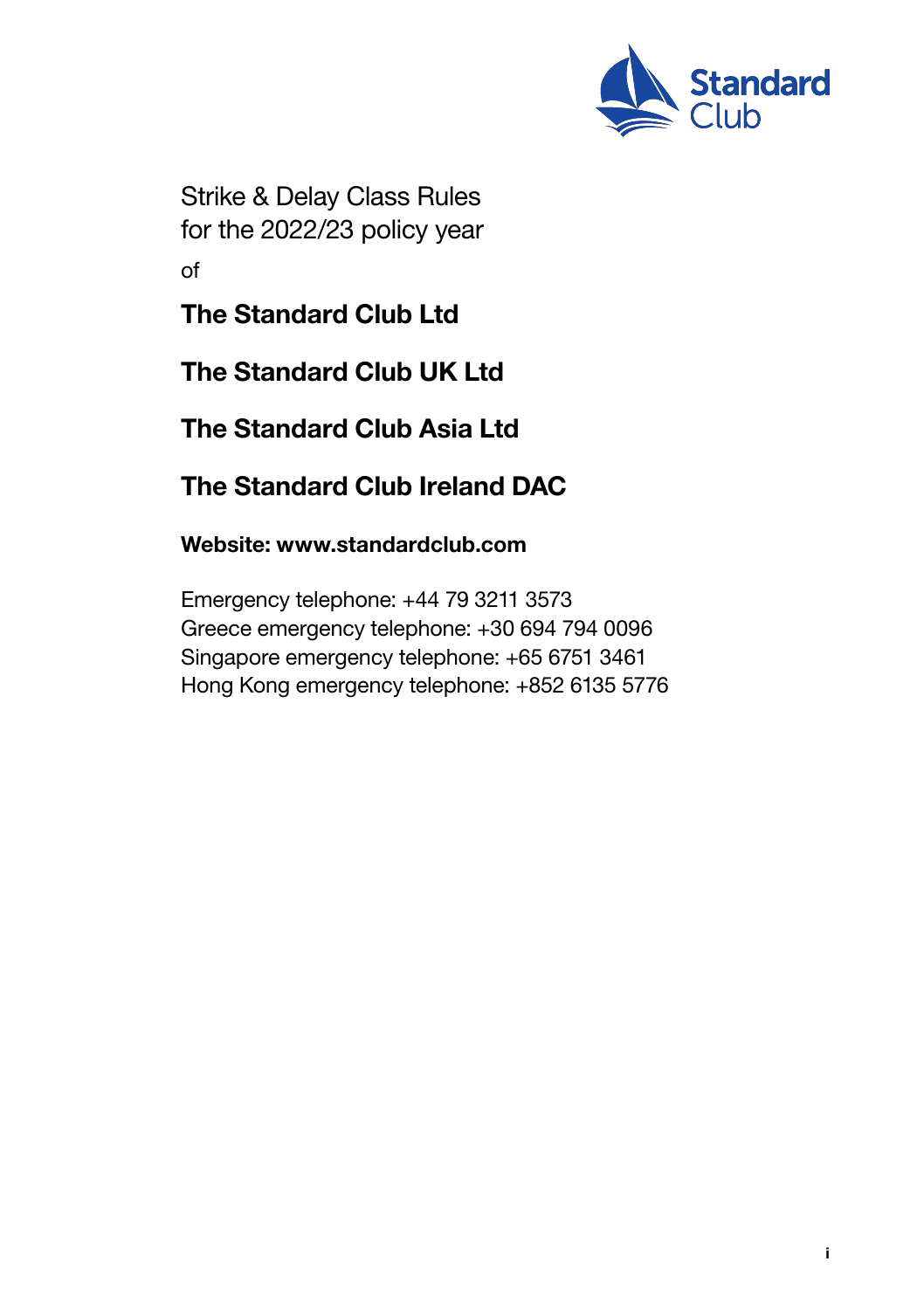#### **Contents**

| Section no.                                                     | Page no. |
|-----------------------------------------------------------------|----------|
| 1 The Strike & Delay Class Rules of The Standard Club UK Ltd    | 1.       |
| The Strike & Delay Class Rules of The Standard Club Ireland DAC | 31       |
| The Strike & Delay Class Rules of The Standard Club Asia Ltd    | 32       |
| 2 Index to the Strike & Delay Rules                             | 33       |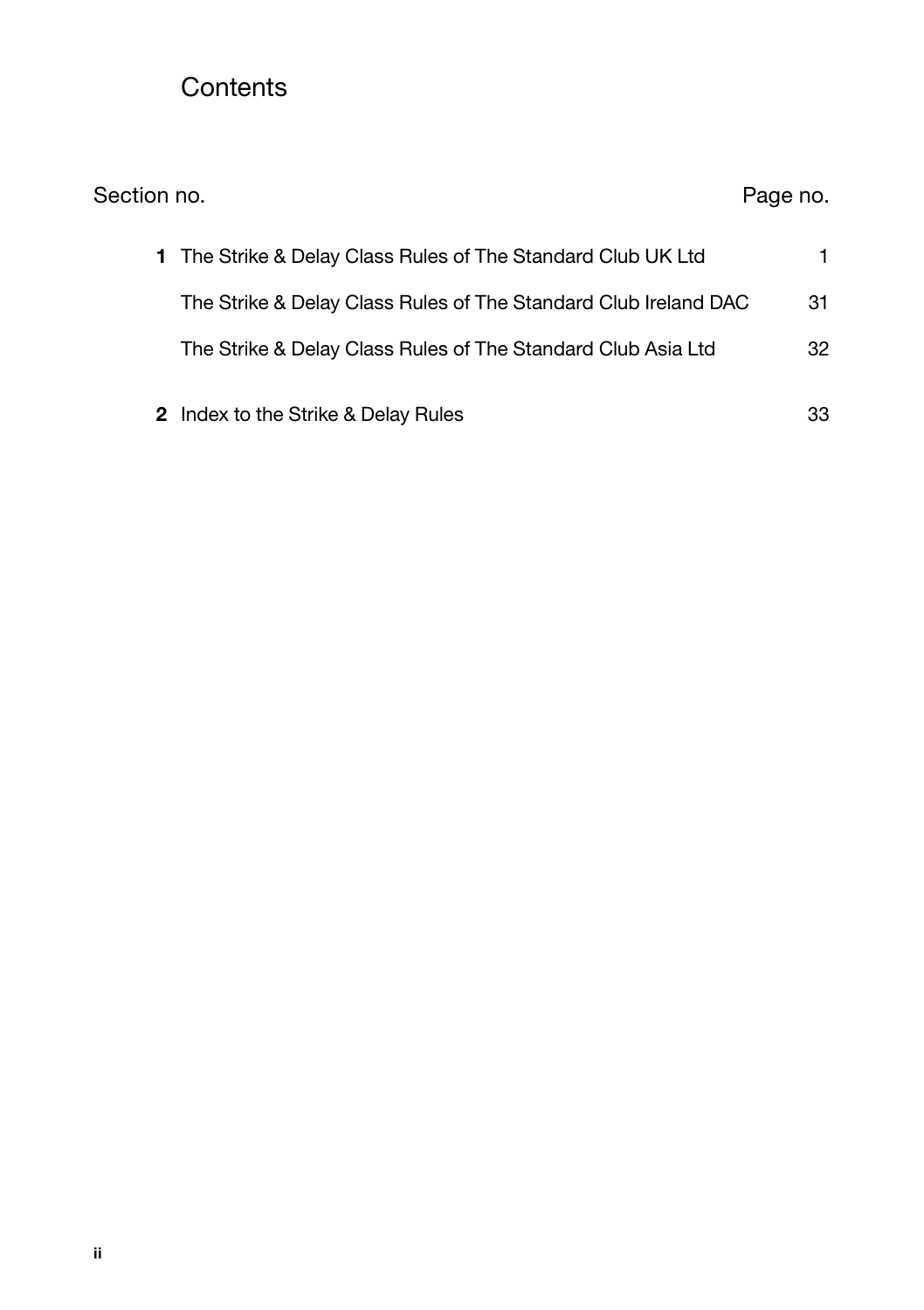# **01** Strike & Delay Rules

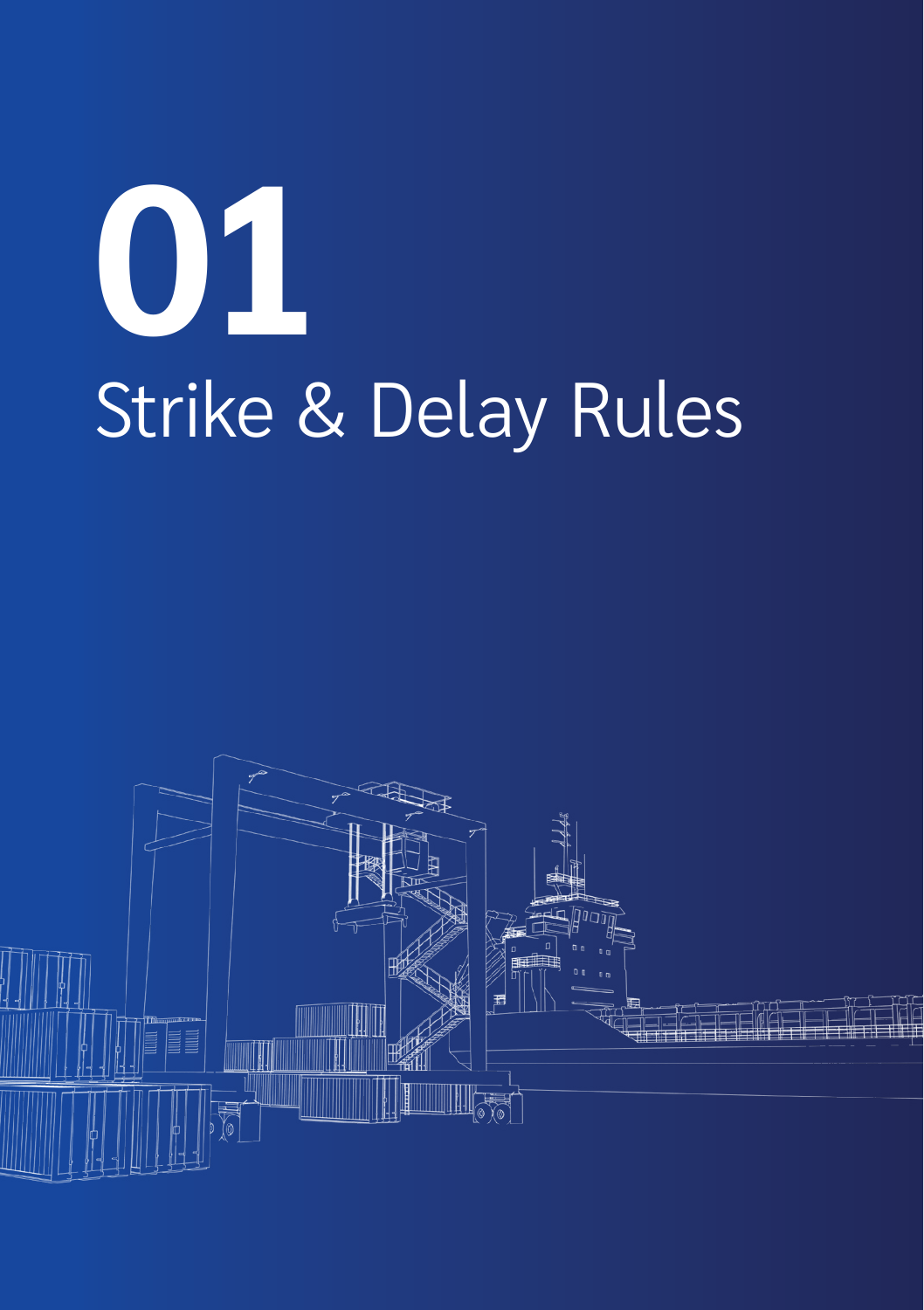#### SECTION A: INSURANCE

- 1 In return for payment of premium, the club agrees to insure the member against delay caused by an *insured risk* which occurs or commences during the period of cover, such contract of insurance being subject to the rules.
- 1.1 The rules, which are subject to the *articles*, contain the terms upon which Strike & Delay cover is given by the club.
- 1.2 The standard risks against which a member is insured are set out in rule 3.
- 1.3.1 A member may be insured in respect of risks other than those set out in rule 3, or in respect of risks otherwise excluded, where such risks have been agreed in advance by the managers.
- 1.3.2 Any such risks are covered subject to the terms, conditions, warranties, limitations and exclusions set out in the rules and in the *certificate of entry*.
- 1.3.3 The managers may reinsure all or part of any such risk and, in the event that such reinsurance is arranged, the member is entitled to recover from the club only the net amount actually recovered under such reinsurance together with that portion of the risk retained by the club, whether or not the member has notice of such reinsurance, its terms or the identity of the reinsurers.
- 1.4 No act, omission, course of dealing or forbearance or reimbursement by the club shall be treated as any evidence of a waiver of the club's rights under the rules.
- 1.5.1 The rules and any contract of insurance between the club and any *insured party* are governed by and construed in accordance with English law. In particular, they are subject to and incorporate the Marine Insurance Act 1906 and, upon its entry into force, the Insurance Act 2015 and any statutory modifications thereto unless such Acts or modifications may have been excluded by the rules or by any term of such contract.
- 1.5.2 The following provisions of the Insurance Act 2015 ('the Act') are excluded from the rules and any contract of insurance as follows:
	- (1) Section 8 and Section 14 of the Act. As a result, any breach of the duty of fair presentation and/or the duty of utmost good faith shall entitle the club to avoid the policy in all circumstances.
	- (2) Section 10 of the Act. As a result, if the member or any *insured party* fails to comply with any warranty in these rules or any contract of insurance, the club shall be discharged from liability from the date of the breach even if the breach is subsequently remedied.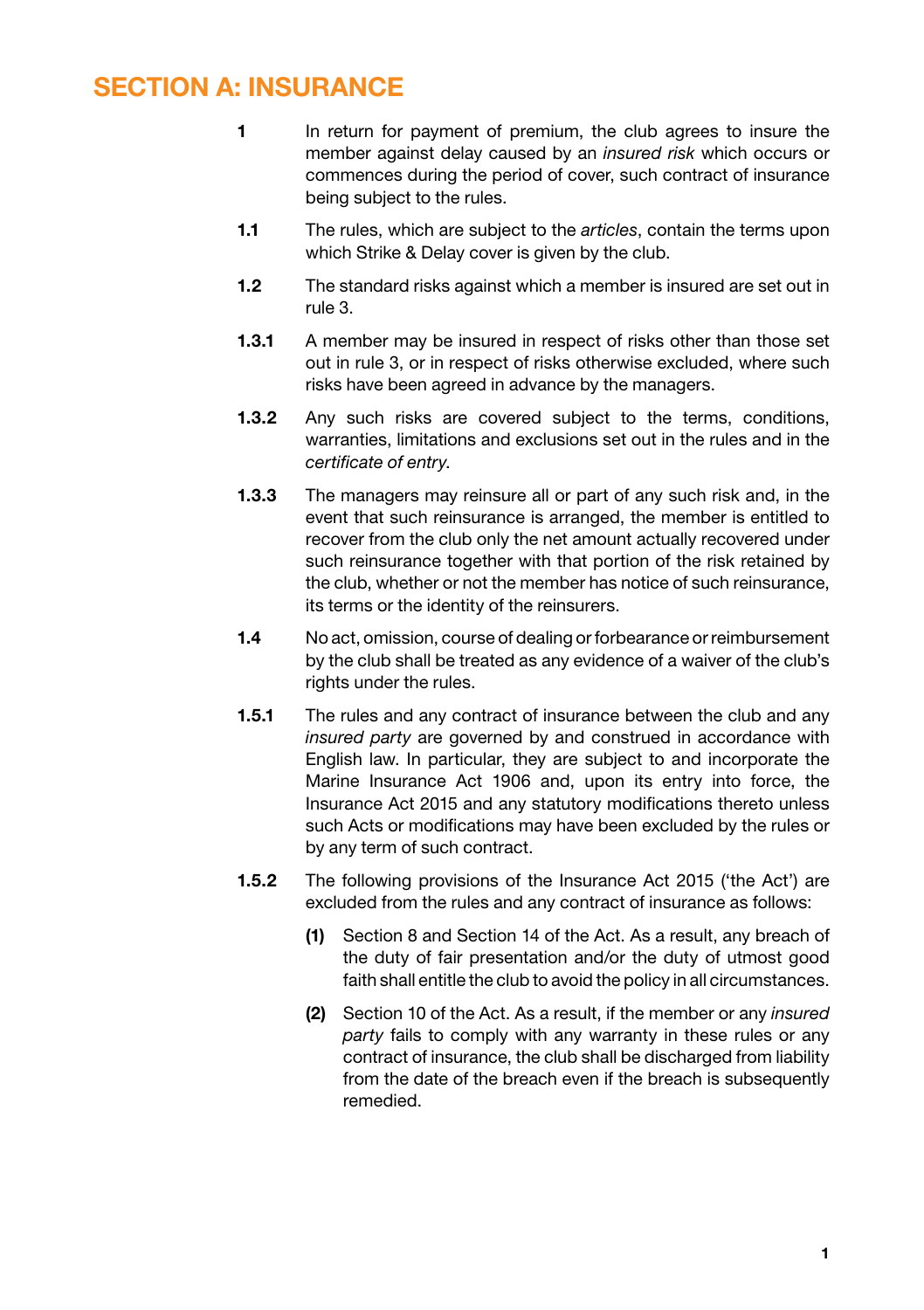- (3) Section 11 of the Act. As a result, if the member or any *insured party* fails to comply with any term in these rules or any contract of insurance, the club's liability may be excluded, limited or discharged in accordance with these rules notwithstanding that the breach could not have increased the risk of the loss which actually occurred.
- (4) Section 13 of the Act. As a result, the club shall be entitled to exercise its right to terminate the contract of insurance in respect of the member and all insured parties in the event that a fraudulent claim is submitted by or on behalf of the member and/or any *insured party* and/or any affiliated or associated company of the member.
- (5) Section 13(A) of the Act. As a result, these rules or any contract of insurance between the club, the member and any *insured party* shall not be subject to any implied term that the club will pay any sums due in respect of a claim within a reasonable time save that the club may not deliberately or recklessly fail to do so.
- 1.6 The terms of entry and the insurance provided by the club do not confer any right or benefit on any third party under the Contracts (Rights of Third Parties) Act 1999 or other similar legislation, save as otherwise provided in the rules.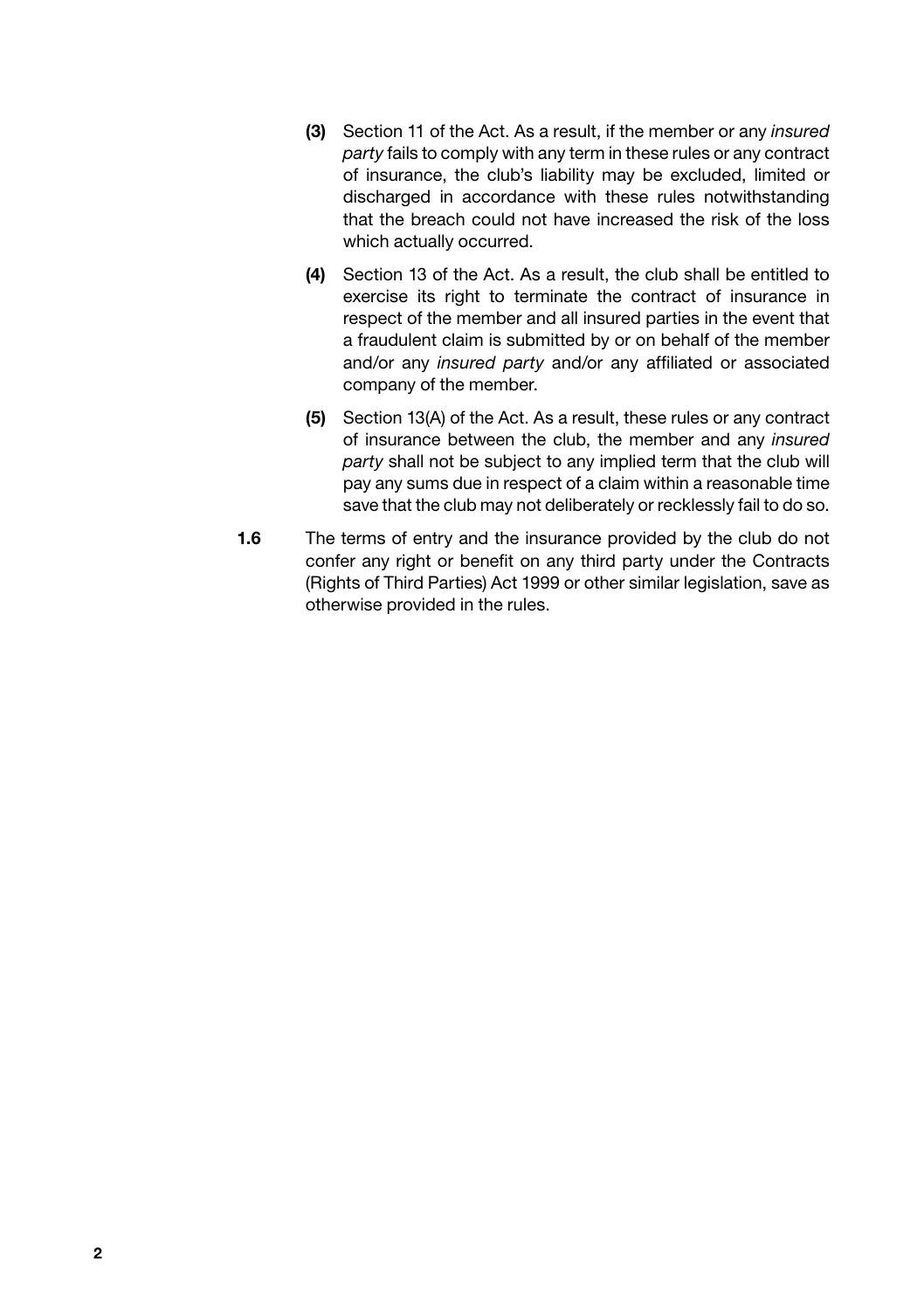#### SECTION B: SCOPE OF COVER, RECOVERY AND LIMITS

- 2.1 The Strike & Delay cover protects the member against financial loss of income caused by specified delays to an *entered ship* occurring or commencing during the period of its entry in the club to the extent that such delay is caused by an *insured risk*.
	- 2.2 The financial loss shall be calculated on the basis of the ship's actual loss of time stipulated in days, hours and minutes and her daily entered sum. (see rules 2.3 to 2.5).
- Loss of time calculation 2.3 Only the time during which the ship has been deprived in whole or in part of income under a relevant *employment contract* shall count.

There shall be no recovery for a delay, or any part thereof, in the absence of loss of income either because the member is entitled to payment under the applicable *employment contract* notwithstanding the delay or because the member would never have been entitled to payment, irrespective of the delay.

- 2.4 The loss of time may arise out of a single continuous period of delay or in respect of a series of intermittent delays during the course of a visit to a single port or visits to more than one port, provided that:
	- (1) time shall not start to run unless the delay has lasted for a continuous period of more than 24 hours; thereafter, the member is entitled to recover from the commencement of the incident. Any applicable deductible and limit of days covered under the *certificate of entry* shall run from the commencement of the incident;
	- (2) period of delays separated by intervals of more than 48 consecutive hours shall be treated as separate incidents save in respect of delays covered under 3.22, 3.23, 3.31, 3.32 or 3.33.
- Daily entered sum 2.5.1 Each ship is entered with the club for a specific entered sum which shall constitute the maximum amount the member is entitled to recover for each day (and pro-rata for any part of a day) the ship was delayed by reason of an *insured risk*.
	- 2.5.2 The member warrants the daily entered sum agreed with the club is a fair and reasonable estimate of one of the following:
		- (1) ship's daily revenue (less bunkers or other costs saved in case of a delay); or
		- (2) the daily hire or other remuneration payable by him (less such expenses as the member saves or ought to have saved due to the ship being delayed); or
		- (3) the ship's daily running costs.
	- 2.5.3 Any change in the daily entered sum during the course of the policy year must be agreed in writing by the managers.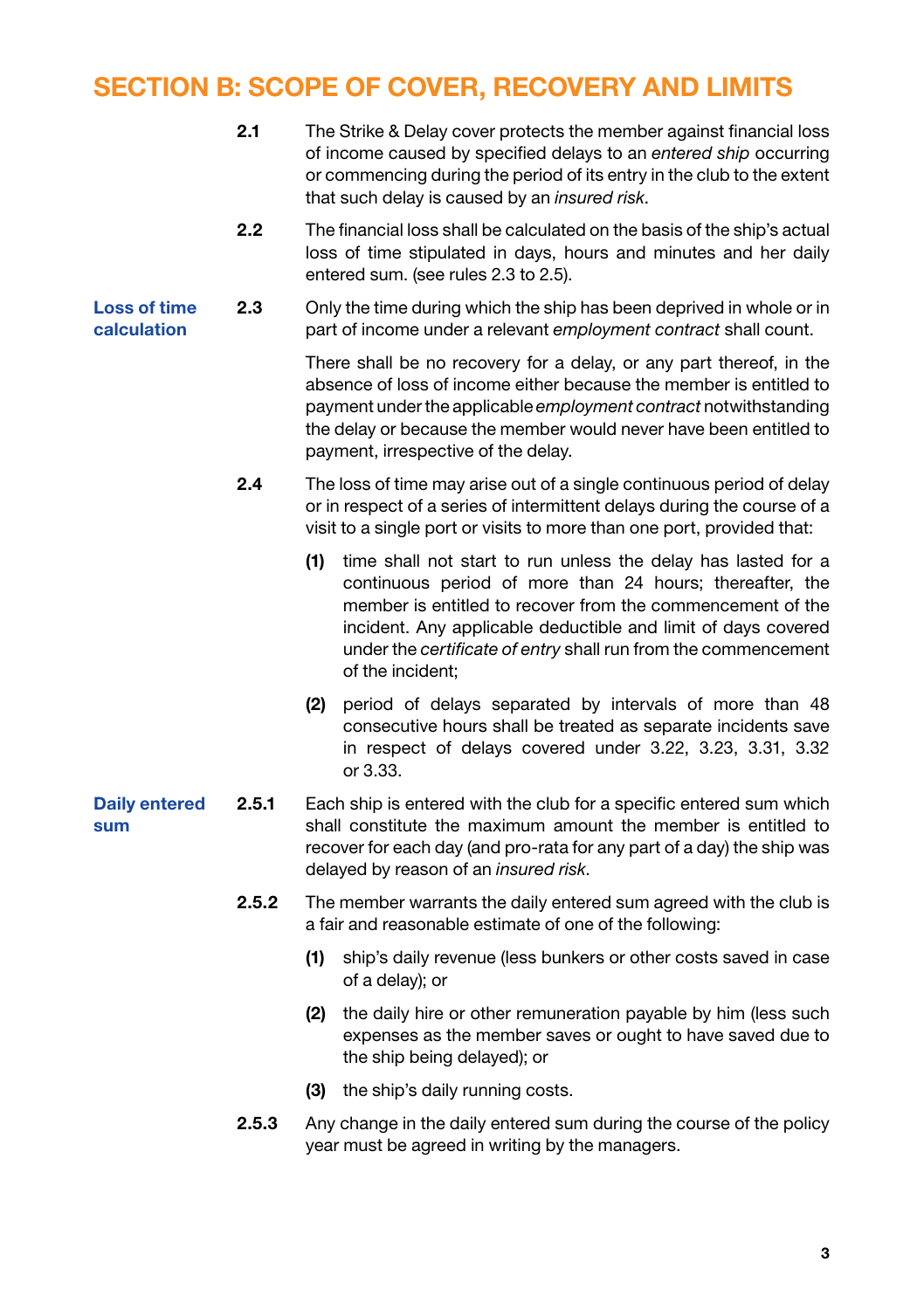| <b>Limits of</b><br>recovery                       | 2.6  | must be agreed in writing by the managers. |                                                                                                                                                                                                                                                                                                                                                               |  |  |
|----------------------------------------------------|------|--------------------------------------------|---------------------------------------------------------------------------------------------------------------------------------------------------------------------------------------------------------------------------------------------------------------------------------------------------------------------------------------------------------------|--|--|
|                                                    |      | (1)                                        | the maximum number of days (less deductible) specifically<br>agreed in the member's certificate of entry for the relevant<br>insured risk:                                                                                                                                                                                                                    |  |  |
|                                                    |      |                                            | (2) any aggregate or other limits specifically agreed in the<br>member's certificate of entry.                                                                                                                                                                                                                                                                |  |  |
|                                                    | 2.7  |                                            | In any event, the member's claim against the club is limited to the net<br>loss suffered in respect of any delay caused by one of the insured<br>risks, after deduction of:                                                                                                                                                                                   |  |  |
|                                                    |      | (1)                                        | any amount which is recoverable by way of hire, demurrage,<br>damages, under any guarantee or which can be avoided by<br>placing the ship off-hire;                                                                                                                                                                                                           |  |  |
|                                                    |      | (2)                                        | any recovery in respect of loss of time and/or ship's daily<br>running costs made from third parties or in general average;                                                                                                                                                                                                                                   |  |  |
|                                                    |      | (3)                                        | any recovery made from another insurer.                                                                                                                                                                                                                                                                                                                       |  |  |
| <b>Recovery for</b><br>onshore events              | 2.8  |                                            | Recovery in respect of claims for delay under rules 3.1 to 3.13 shall<br>be limited to:                                                                                                                                                                                                                                                                       |  |  |
|                                                    |      | (1)                                        | the period during which the relevant risk persists; and                                                                                                                                                                                                                                                                                                       |  |  |
|                                                    |      | (2)                                        | after the relevant risk has ended (or "thereafter"), the period<br>during which the ship is at the affected port or area and the<br>after-effects of the relevant risk are still directly affecting the<br>port or area and the entered ship provided that the ship arrived<br>at such port or area within fifteen days after the relevant risk<br>has ended. |  |  |
| <b>Recovery for</b><br>shipboard<br>related events | 2.9  |                                            | There shall be no recovery under rules 3.22, 3.23, 3.31, 3.32, 3.33,<br>3.34 or 3.35 in respect of any period of delay:                                                                                                                                                                                                                                       |  |  |
|                                                    |      | (1)                                        | commencing 12 months or more after the original incident; or                                                                                                                                                                                                                                                                                                  |  |  |
|                                                    |      | (2)                                        | resulting from the ship becoming an actual, constructive or<br>economic total loss; or                                                                                                                                                                                                                                                                        |  |  |
|                                                    |      | (3)                                        | resulting from the ship slow steaming solely as a result of one<br>or more of the above events beyond her immediate next port of<br>call or refuge.                                                                                                                                                                                                           |  |  |
|                                                    | 2.10 |                                            | Where repairs arising from an incident covered under rules 3.22,<br>3.23, 3.31, 3.32, 3.33, 3.34 or 3.35 are undertaken concurrently with<br>other work, the time in excess of the deductible period that is<br>common to both categories of work will be split equally.                                                                                      |  |  |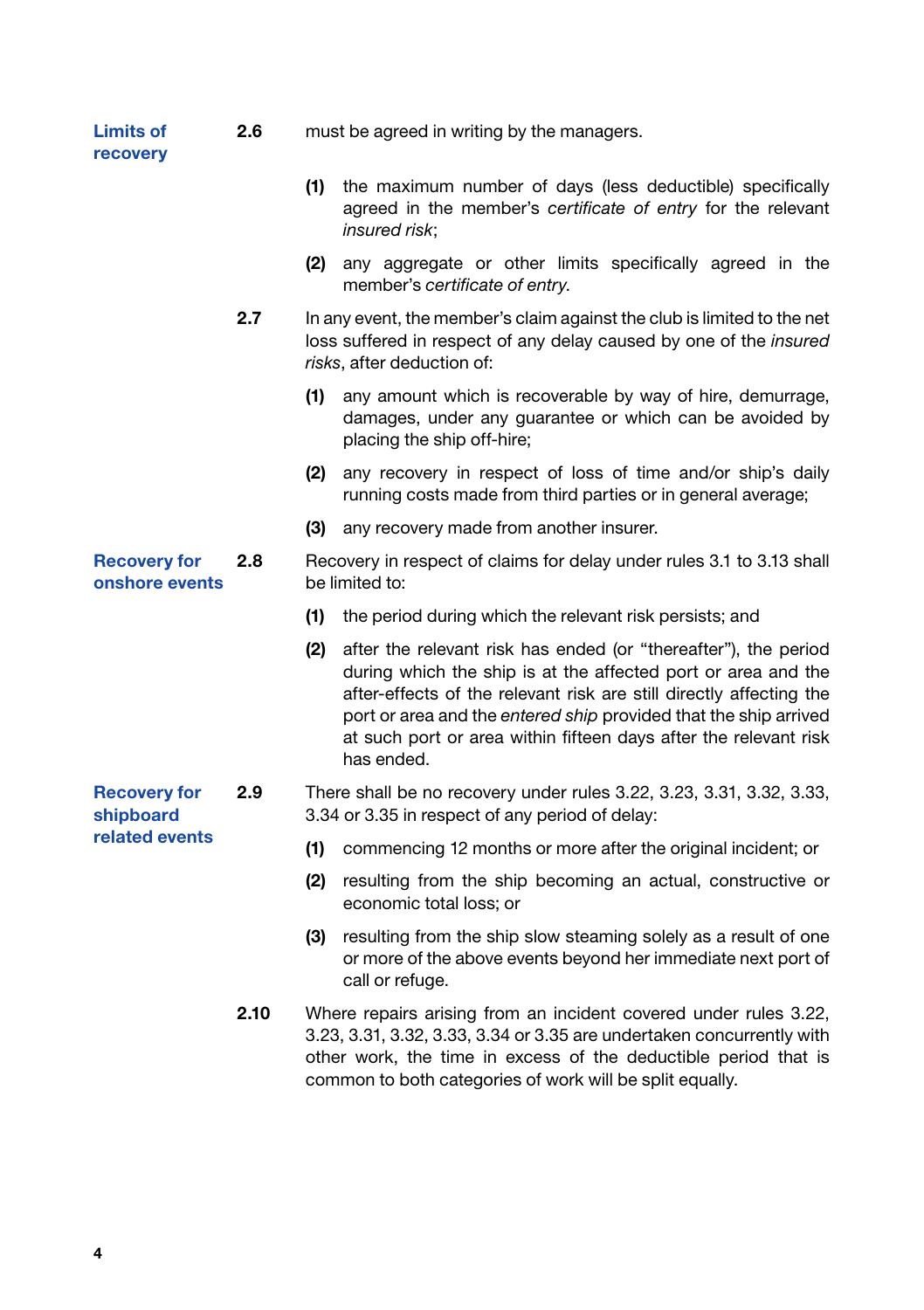| <b>Amounts owing 2.11</b> | The club is not liable to make any payment in respect of any claim<br>while any sum is due to the club from the member either in respect<br>of a ship entered or under the same group rating agreement;<br>however, if the club makes any payment, it may deduct any sum<br>which is due from a member relating to any policy year.                                                                                                                                                                                                                                                        |
|---------------------------|--------------------------------------------------------------------------------------------------------------------------------------------------------------------------------------------------------------------------------------------------------------------------------------------------------------------------------------------------------------------------------------------------------------------------------------------------------------------------------------------------------------------------------------------------------------------------------------------|
| 2.12                      | No claim shall be allowed if in the opinion of the board the loss was<br>due to circumstances existing at the time the ship was entered with<br>the club.                                                                                                                                                                                                                                                                                                                                                                                                                                  |
| 2.13                      | A member must at all times take all reasonable steps to avoid or<br>minimise any loss, damage or liability in respect of which he may be<br>insured by the club. If a member is in breach of this obligation, the<br>board may reject any claim by the member for reimbursement or<br>reduce the sum payable by the club.                                                                                                                                                                                                                                                                  |
| 2.14                      | Unless the board otherwise decides, no claim is recoverable in<br>respect of any losses which in its opinion have been incurred owing<br>to the privity or wilful misconduct of an insured party.                                                                                                                                                                                                                                                                                                                                                                                          |
| 2.15                      | The member shall in no circumstances be entitled to recover from<br>the club that part of any loss which is not recovered by the club from<br>any reinsurance(s) by reason of any sanction, prohibition or adverse<br>action against them by any state or international organisation or the<br>risk thereof if payment were to be made by such reinsurers. This rule<br>applies to any failure or delay in recovery by the club by reason of the<br>reinsurers making payment into a designated account in compliance<br>with the requirements of any state or international organisation. |
|                           |                                                                                                                                                                                                                                                                                                                                                                                                                                                                                                                                                                                            |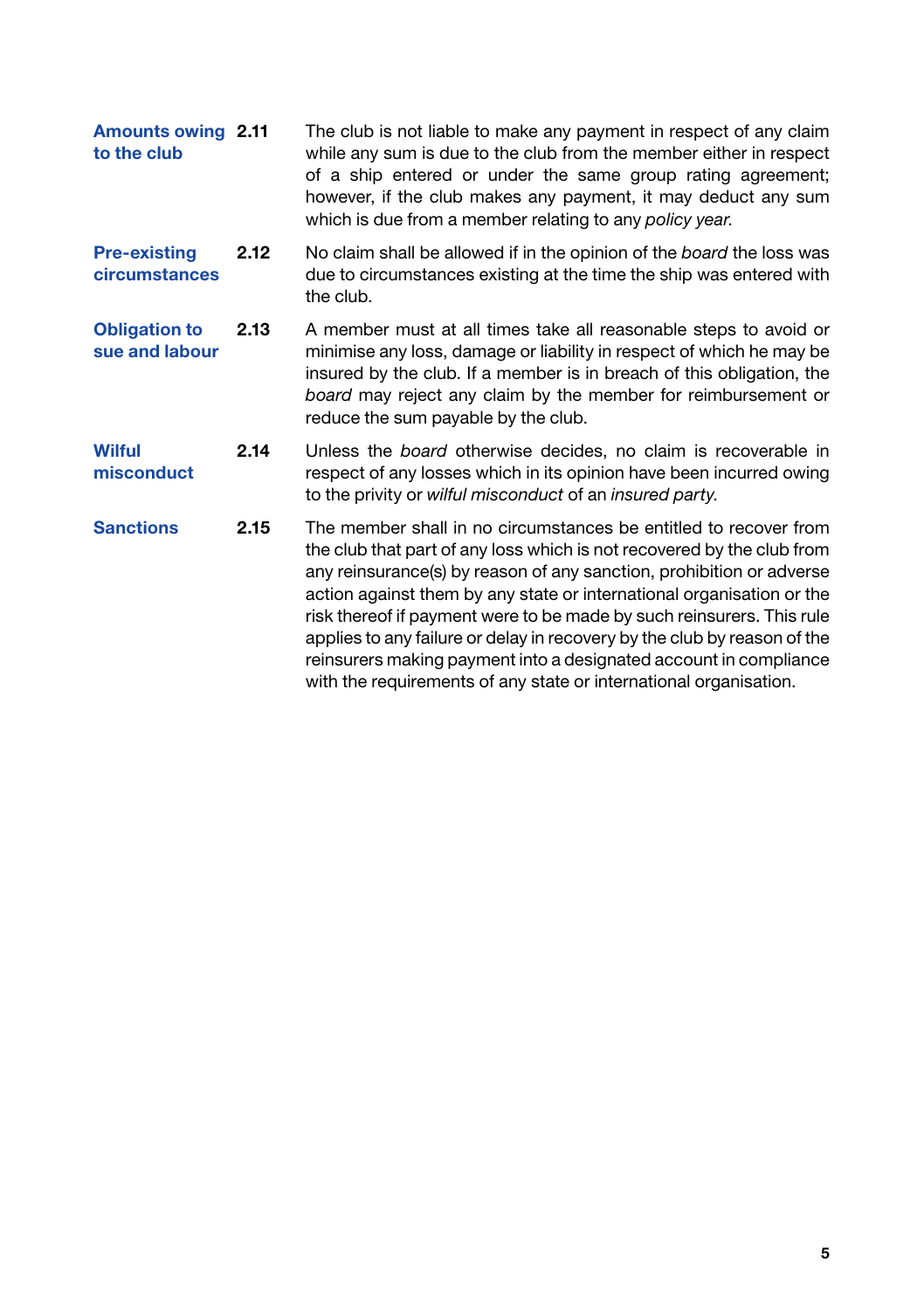# SECTION C: RISKS COVERED

|                          | З   |       | The member's loss in respect of delay to the entered ship caused by:                                                                                                                                                                                                      |
|--------------------------|-----|-------|---------------------------------------------------------------------------------------------------------------------------------------------------------------------------------------------------------------------------------------------------------------------------|
| <b>Onshore</b><br>events | 3.1 |       | Strike, lockout, revolution, rebellion, insurrection, riot,<br>civil<br>commotion, political protest, action by environmental objectors or<br>religious zealots.                                                                                                          |
|                          | 3.2 |       | War, civil war or any hostile act by or against a belligerent power,<br>weapons of war used during the course of hostilities and any act<br>of piracy.                                                                                                                    |
|                          | 3.3 |       | Fire, explosion or mechanical breakdown on land.                                                                                                                                                                                                                          |
|                          | 3.4 |       | Storm, tempest, flood, sandstorm, snow, ice, fog or lightning insofar<br>as it disrupts the shoreside supply chain provided always that the<br>entered ship has not been delayed by a cause in respect of which<br>cover would have been excluded under rules 3.8 or 3.9. |
|                          | 3.5 |       | Earthquake, volcanic eruption, avalanche, heave, landslide or<br>subsidence.                                                                                                                                                                                              |
|                          | 3.6 |       | Aircraft impact or accident, or delay to or misdirection of air cargo.                                                                                                                                                                                                    |
|                          | 3.7 | ship. | Accidental loss of or damage to any vehicle, vessel or aircraft<br>carrying or transhipping cargo or spare parts to or from the entered                                                                                                                                   |
|                          | 3.8 |       | Partial or total closure of any port, berth, sea-lane or navigable<br>waterway, or of any airport or airspace, or of any road or railway, as<br>a result of an order made lawfully by an authority of competent<br>jurisdiction, after the time of the order to proceed.  |
|                          |     |       | <b>Exclusion to rule 3.8</b>                                                                                                                                                                                                                                              |
|                          |     |       | There shall be no recovery for:                                                                                                                                                                                                                                           |
|                          |     | (1)   | closure of any port, berth, sea-lane or navigable waterway<br>caused by or arising out of swell, wind, rain, ice or fog unless<br>the closure was directly caused by a named storm;                                                                                       |
|                          |     |       | (2) delay arising out of any congestion, including any occupation<br>of any berth by any other vessel or floating object, dredging,<br>maintenance or normal tidal feature of any port, berth, sea-lane<br>or navigable waterway.                                         |
|                          | 3.9 |       | Physical obstruction, high or low levels of water in any port, berth,<br>sea-lane or navigable waterway for any abnormal reason,<br>unforeseeable at the time of the order to proceed.                                                                                    |
|                          |     |       | <b>Exclusion to rule 3.9</b>                                                                                                                                                                                                                                              |
|                          |     |       | There shall be no recovery for:                                                                                                                                                                                                                                           |
|                          |     | (1)   | delay caused by or arising out of swell, wind, rain, ice or fog<br>unless the delay was directly caused by a named storm;                                                                                                                                                 |
|                          |     |       |                                                                                                                                                                                                                                                                           |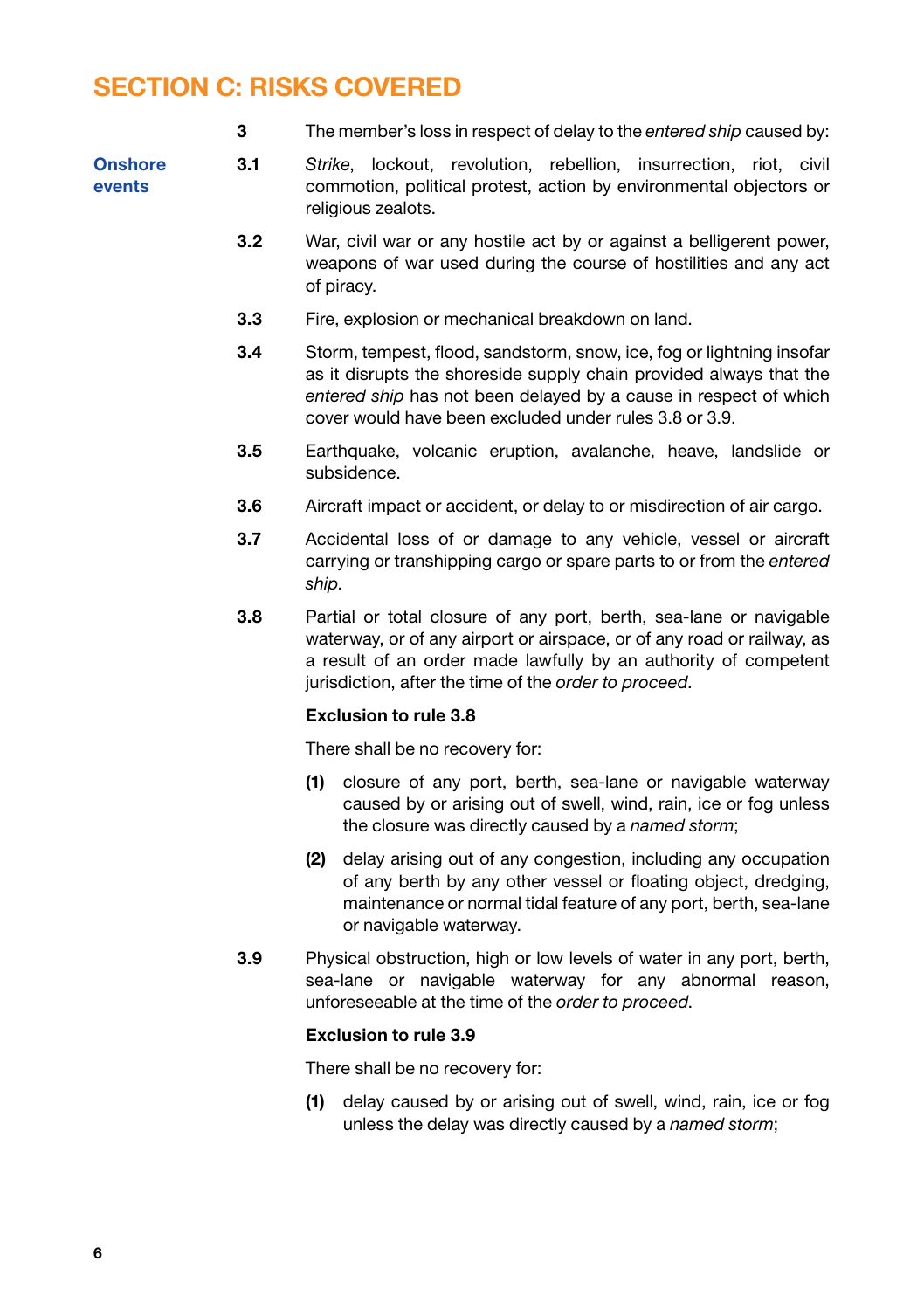- (2) delay arising out of any congestion, including any occupation of any berth by any other vessel or floating object, dredging, maintenance or normal tidal feature of any port, berth, sea-lane or navigable waterway.
- 3.10 Closure of any border for political purposes or the imposition of any import or export controls, embargo or prohibition.
- 3.11 Physical or electronic damage caused by strikers, locked-out workmen, vandals, terrorists, saboteurs or other malicious persons.
- 3.12 Expropriation, confiscation or seizure of a cargo loaded, partially loaded or discharged, or intended to be loaded on board the ship.
- 3.13 Use or operation (or threat thereof), as a means of inflicting harm, of any computer, computer system, computer software program, malicious code, computer virus or process or any other electronic system.

(There are no rules 3.14 to 3.20)

- **Shipboard** 3.21 *Strike* of crew and officers on board the ship.
	- 3.22 Accidental collision, stranding or grounding of the ship or striking any fixed or floating object by the *entered ship*.
		- 3.23 Damage to the vessel caused by stevedores, heavy weather, fire or explosion onshore, violent theft, jettison, barratry, contact with aircraft, earthquake, volcanic eruption and lightning.
		- 3.24 Illness, injury or death on board or directly caused by the ship.
		- 3.25 Actual or alleged presence of *contraband* on board the *entered ship*, which neither the member nor the master, officers and crew could reasonably be expected to have prevented, but only to the extent the member shall have both complied fully with all relevant legislation and regulations and co-operated fully and at all times with the relevant anti-trafficking agencies of all countries between which the ship trades.
		- 3.26 Actual or alleged pollution emanating from the ship.
		- 3.27 Desertion from such a ship of any or all of her officers and/or crew.
		- 3.28 Any action by an authority of competent jurisdiction against the ship or her officers or crew in respect of:
			- (1) a crime or an alleged crime committed on board such ship; or
			- (2) any incident or occurrence as specified in rule 3.22 to 3.28 involving any other ship in the same beneficial ownership or management.

related events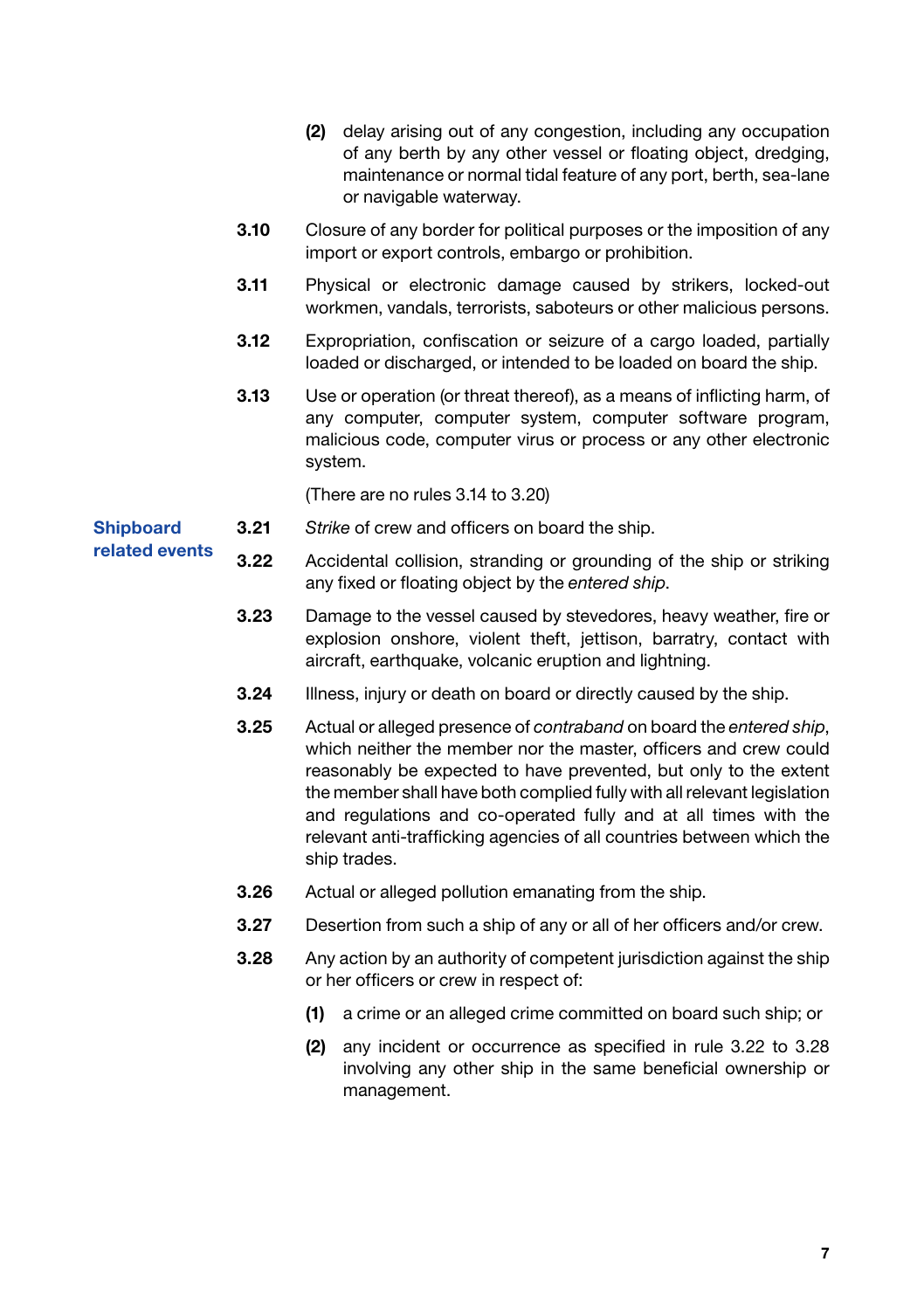- 3.29 Stowaways on board, rescuing refugees or saving of life at sea by the ship.
- 3.30 Imposition of a state of quarantine upon such ship by a lawful order from an authority of competent jurisdiction.
- 3.31 Fire or explosion on board the ship; or breakdown of onboard *machinery* excluding:
	- (1) breakdown resulting from ordinary wear and tear or lack of due diligence on the part of the member;
	- (2) damage to propeller(s), rudder(s), associated steering and propulsion components and other equipment routinely below the waterline if the ship uses berth where it is normal for ships to take the ground;
	- (3) deterioration of coatings and painted surfaces as a result of poor preparation or improper application.
- **3.32** Removal and replacement of bunkers (including the necessary and consequential cleaning of onboard *machinery*, tanks, pipelines and/ or other similar affected areas) because they are not in accordance with the specifications agreed in the charter party or in the orders to the bunker supplier, provided that such removal and replacement is to avoid or minimise physical damage to onboard *machinery*.

#### Exclusion to rule 3.32

No claim shall be allowed under this rule unless the continuous drip method of sampling procedure and retention of samples as set out in Annex VI of MARPOL has been complied with and one sample sent immediately to a bunker sample analysis laboratory approved by the managers.

If the continuous drip method is not used, confirmation shall be obtained from a sample analysis laboratory that no issues of inadequate quality of bunkers involving the nominated bunker supplier have occurred within the prior three months and that the member has SMS procedures for the ship regarding a hierarchy of approvals for loading bunkers when the continuous drip method is not used.

There shall be no cover where delay:

- (1) arises from bunkers not complying with regulations regarding sulphur content; or
- (2) arises from commingling or inadequate segregation of bunkers; or
- (3) is in respect of LNG bunkers.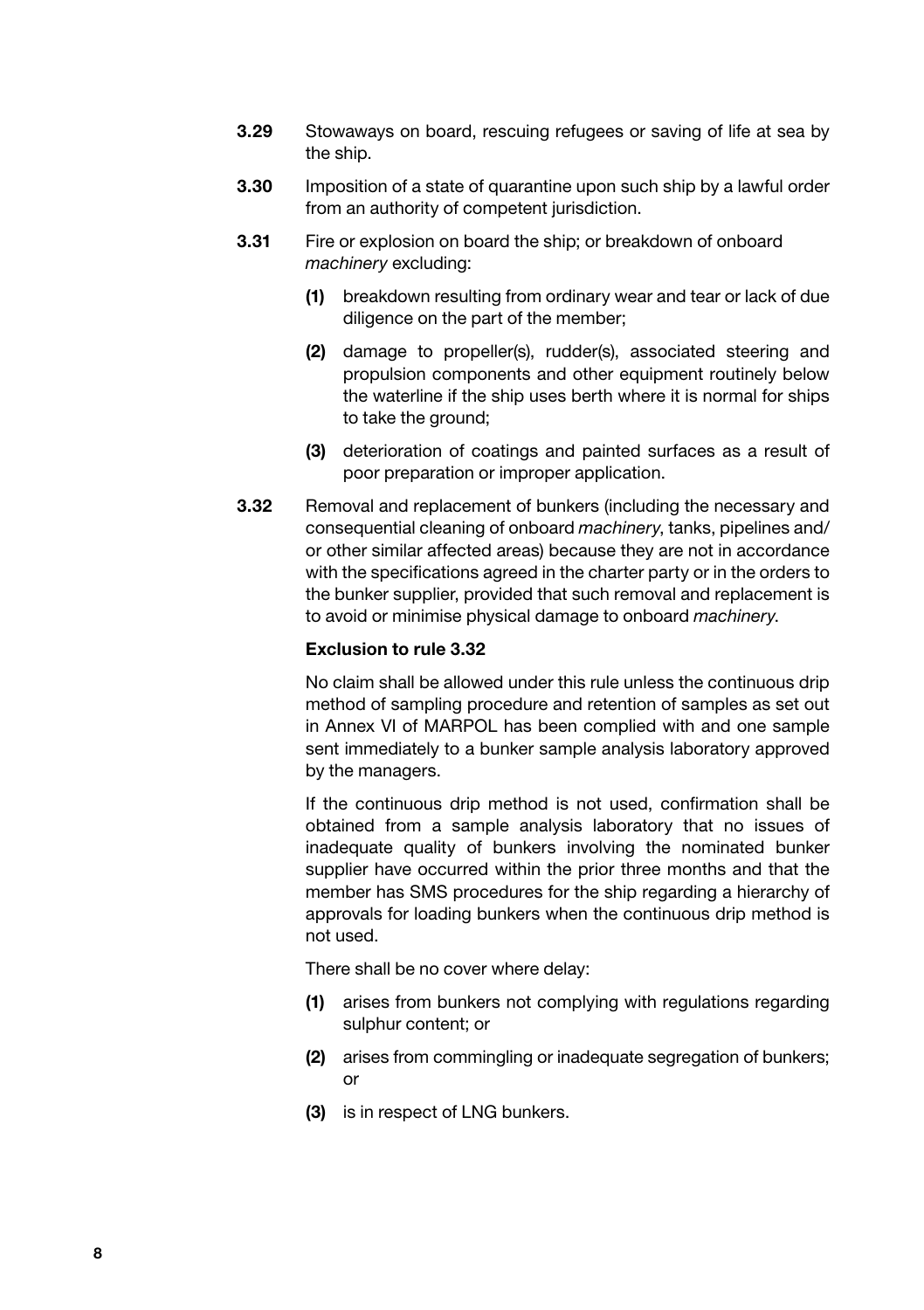No claim shall be allowed:

- (1) unless the failure to meet specification is notified to the managers within 60 days of the loading of the bunkers; or
- (2) if the specifications agreed in the charter party or in the orders to the bunker supplier are of a lower standard than ISO 8217:2005.

The bunker sample analysis laboratories approved by the managers are FoBAS, VPS, VeriFuel and nkcS, Maritec, Viswa Lab, Intertek Shipcare and Parker Kittiwake.

- 3.33 Piracy and/or kidnap and ransom and/or abduction of persons on board the ship, including during revolution, rebellion, insurrection, riot, civil commotion, political protest, or action of environmental objectors or religious zealots.
- 3.34 War, civil war or any hostile act by or against a belligerent power. weapons of war used during the course of hostilities; or capture, seizure, arrest, restraint or detainment during the course of hostilities, and the consequences thereof or any attempt thereat but excluding such actions or confiscation, requisition (for title or use). pre-emption or expropriation by or under the order of the government or any public local authority of the country in which the ship is owned or registered and excluding the operation of ordinary judicial process, failure to provide security or to pay any fine penalty or any financial cause.
- 3.35 Any use or operation (or threat thereof), as a means of inflicting harm, of any computer, computer system, computer software program, malicious code, computer virus or process or any other electronic system on board the ship; or virus (or threat thereof) preventing the use of any computer, computer system, computer software program, computer process or any other electronic system on board the ship.
	- (1) If the event under this rule directly or indirectly causes an incident which is covered by any of rules 3.21 to 3.32, then if the member's terms of entry include cover under the relevant rule, the deductible applicable to that rule shall apply; and
	- (2) If the event under this rule directly or indirectly causes an incident which is covered by any of rules 3.21 to 3.34, but the member's terms of entry do not include cover under the relevant rule, the claim shall be excluded.

(There are no rules 3.36 to 3.40)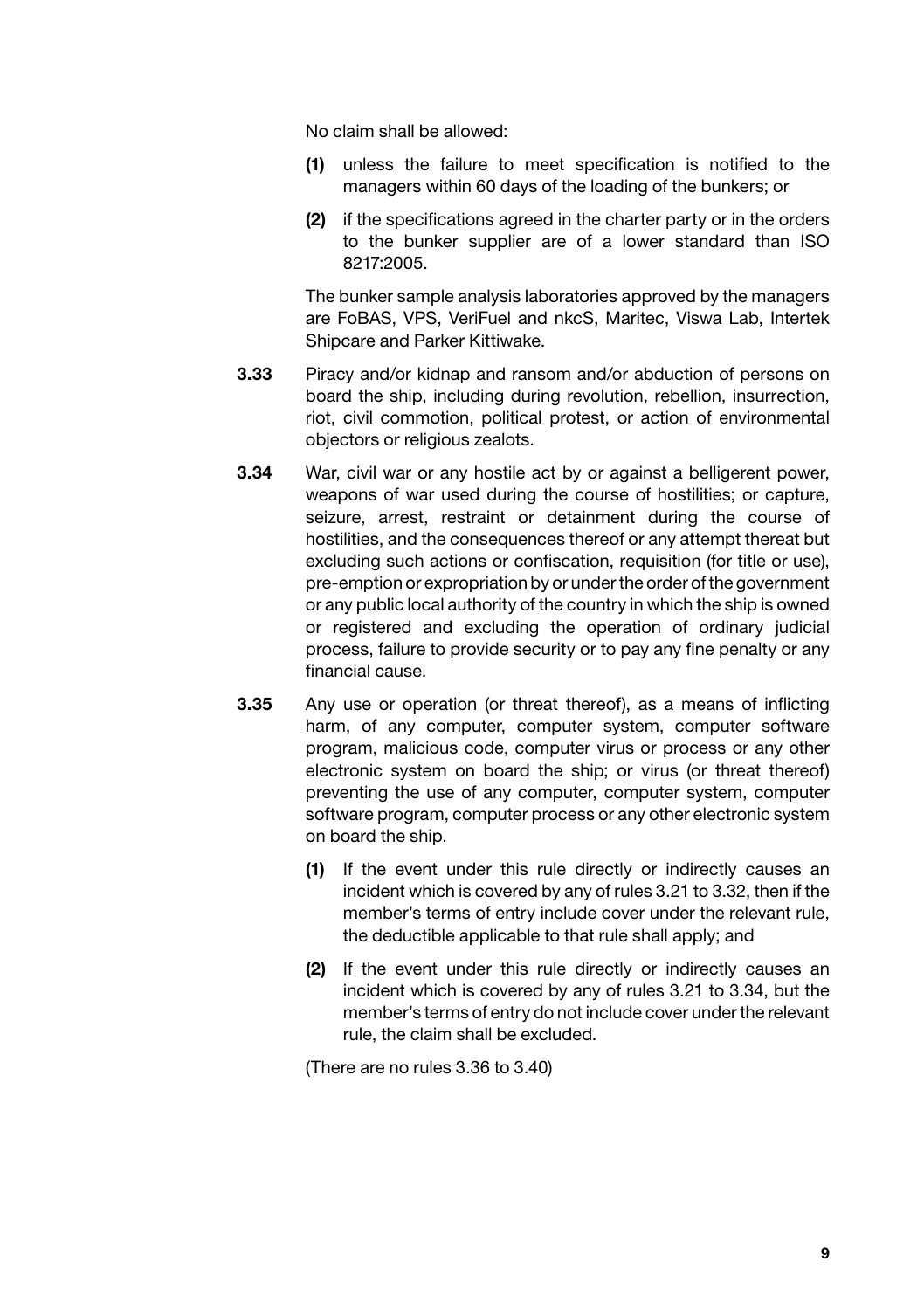- Sue and labour 3.41 Where a member, in order to avoid or reduce a claim on the club, has incurred reasonable expenses in avoiding or minimising delay to a ship, the board may, at its sole discretion, agree to reimburse the member to such extent as it sees fit.
- Omnibus 3.42 In the event that a claim does not fall within any specific risk covered, but relates to a loss which the *board* determines to be within the scope of club cover, the *board* shall have full discretion to decide the extent of the member's recovery from the club.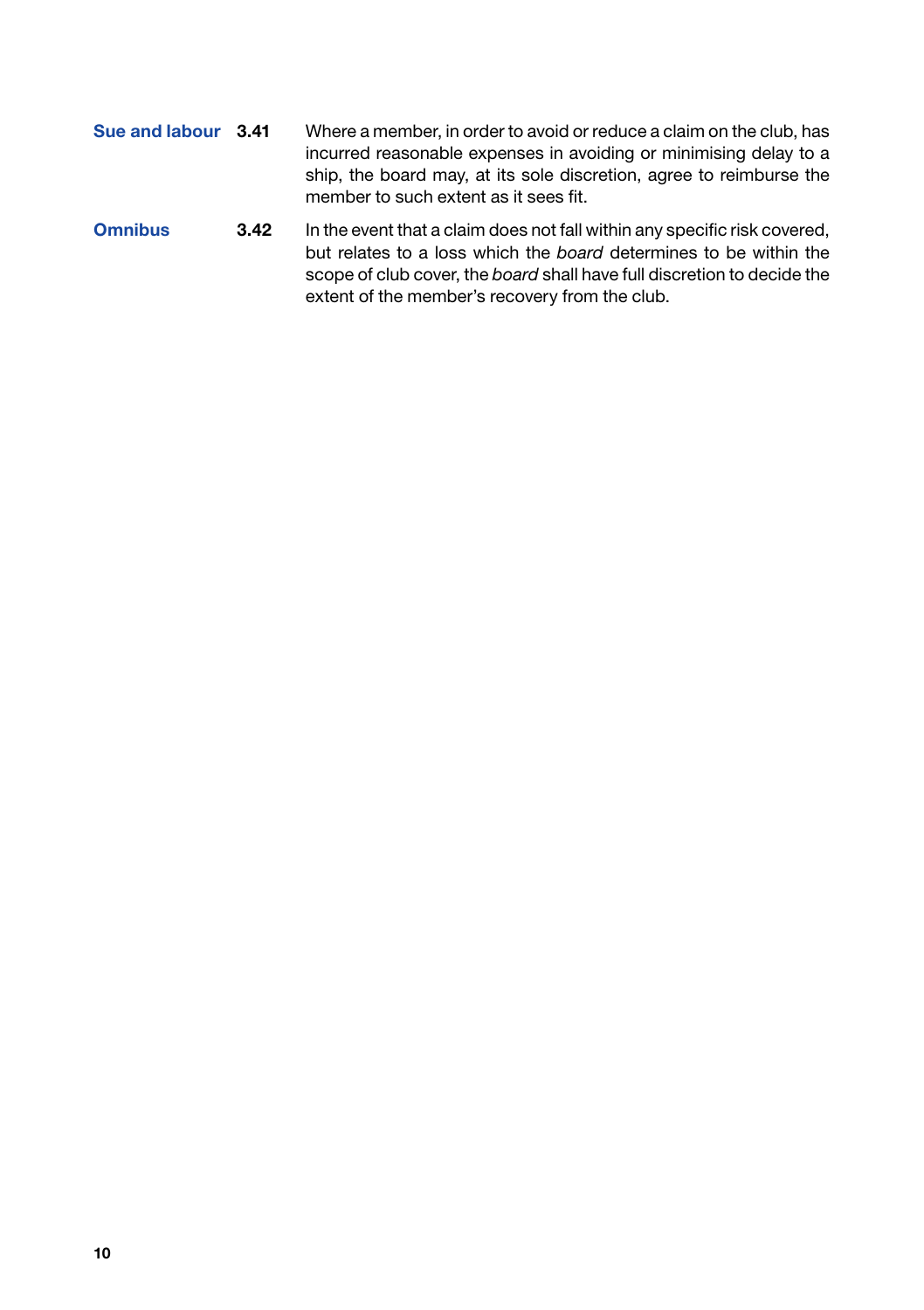#### SECTION D: EXCLUDED RISKS

| Risks covered 4.1.1 | There shall be no recovery against the club if and to the extent that                                                                        |
|---------------------|----------------------------------------------------------------------------------------------------------------------------------------------|
| by another          | the loss could be covered, in whole or in part, by any hull and                                                                              |
| <i>insurer</i>      | machinery, protection and indemnity, war hull and machinery, war<br>protection and indemnity or freight, demurrage and defence<br>insurance. |

- 4.1.2 Unless otherwise agreed by the managers, there shall be no recovery in respect of any loss recoverable under any other insurance which has been placed by or on behalf of the member or which would have been so recoverable but for:
	- (1) any deductible, limit or special terms applicable under such insurance; or
	- (2) act or omission on the part of the member vitiating such insurance; or
	- (3) the entry of the ship with the club and the terms in such other insurance excluding or limiting liability on the grounds of double insurance.
- Cyber risks 4.2 There shall be no recovery, save as provided in rules 3.2, 3.13, 3.34 and 3.35, in respect of any delay directly or indirectly caused by or contributed to by or arising from the use or operation, as a means for inflicting harm, of any computer, computer system, computer software program, malicious code, computer virus or process or any other electronic system.
- War risks 4.3 There shall be no recovery, save as provided in rules 3.2, 3.33 and 3.34, in respect of any loss incurred as a result of:
	- (1) war, civil war, or any hostile act by or against a belligerent power;
	- (2) capture, seizure, arrest, restraint or detainment during the course of hostilities, and the consequences thereof or any attempt thereat;
	- (3) weapons of war used during the course of hostilities including, but not limited to, mines, torpedoes, bombs, rockets, shells and explosives.

Five powers war and nuclear, chemical or biological exclusions

- 4.4 There shall be no recovery in respect of any delay/loss directly or indirectly caused by or arising from:
	- (1) ionising radiations from or contamination by radioactivity from any nuclear fuel or from any nuclear waste or from the combustion of nuclear fuel; or
	- (2) the radioactive, toxic, explosive or other hazardous or contaminating properties of any nuclear installation, reactor or other nuclear assembly or nuclear component thereof; or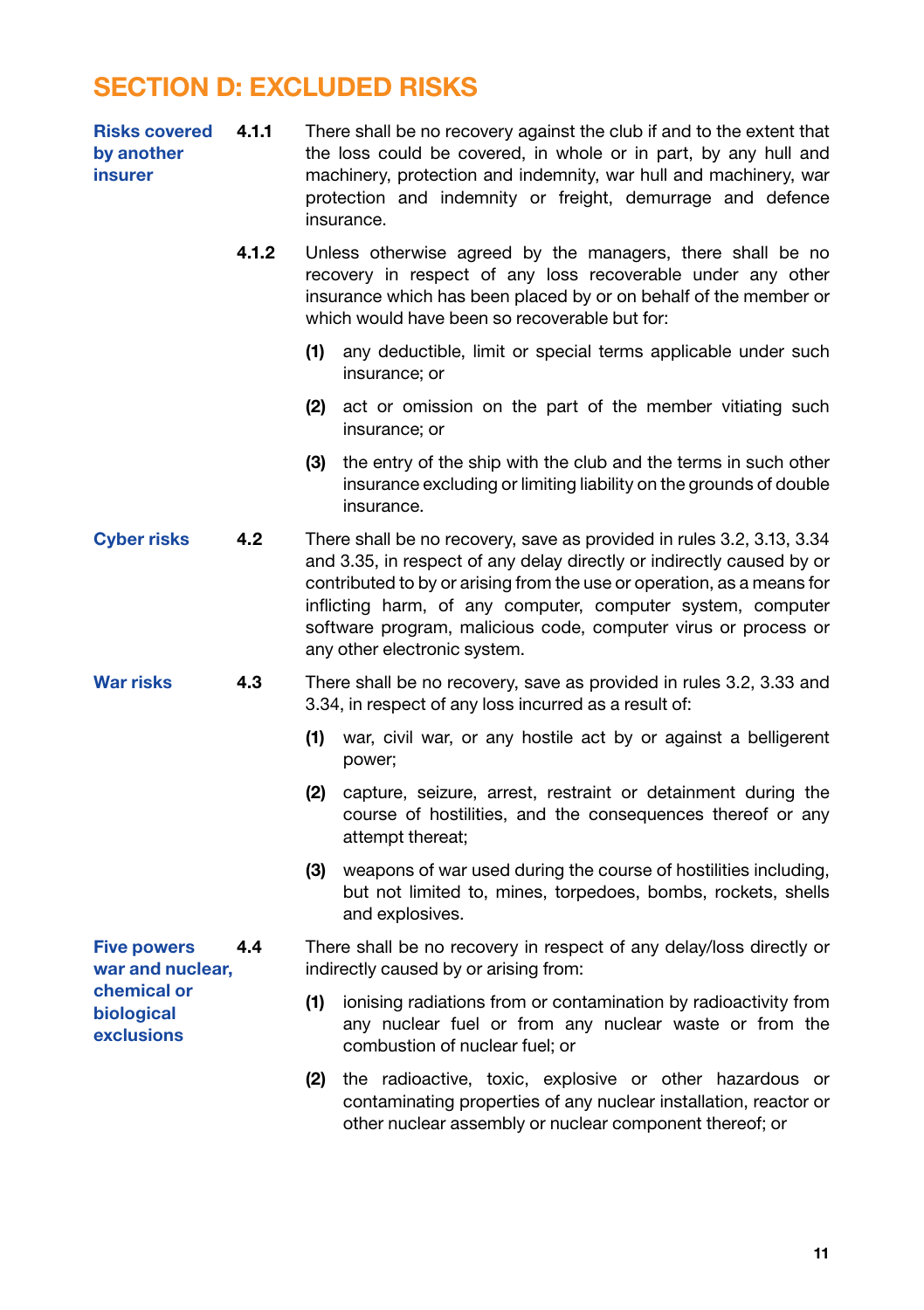- (3) any weapon or device employing atomic or nuclear fission and/ or fusion or other like reaction or radioactive force or matter; or
- (4) the radioactive, toxic, explosive or other hazardous or contaminating properties of any radioactive matter; or
- (5) any weapon or device employing (or alleged by a person threatening its use to employ) chemical, biological, biochemical or electromagnetic compounds or materials; or
- (6) the outbreak of war (whether there be a declaration of war or not) between any of the following: the UK, the USA, France, the Russian Federation, the People's Republic of China.

Unlawful 4.5 No claim is recoverable if it arises out of or is consequent upon the ship carrying *contraband* or blockade-running or being employed in an *unlawful, prohibited or sanctionable* carriage, trade, voyage or operation, or if the provision of insurance for a carriage, trade, voyage or operation is or becomes *unlawful, prohibited or sanctionable* or if the *board* determines that the carriage, trade, voyage or operation was imprudent, unsafe, unduly hazardous or improper.

> 4.6 The club reserves the right to notify members of any voyage or trade which in its opinion is unsafe or improper. If a member having been given this notice then employs his ship on such voyage or transit or trade, no claim will be allowed for the period during which the same is so employed.

sanctionable and hazardous trades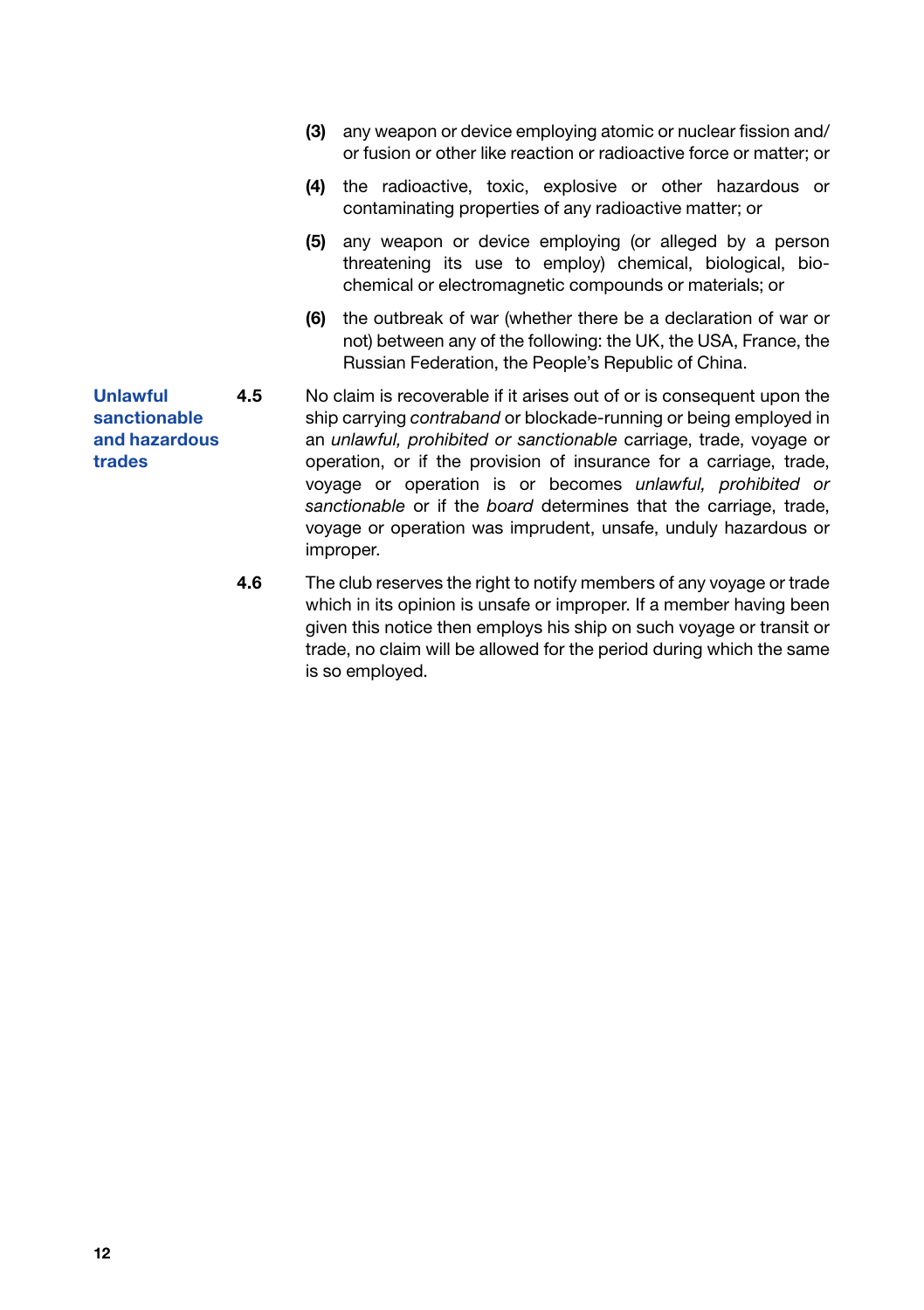# SECTION E: EXCLUDED LOSSES

- 5 Except as provided in this rule or otherwise agreed by the managers, there shall be no recovery in respect of:
- 5.1 loss of or damage to the ship, her stores or fuel, or any equipment or item used in connection with her; or
- 5.2 loss, cost or expense arising wholly or partly from the member's failure for any reason whatsoever to discharge any financial obligation of any kind in connection with the proper prosecution of a voyage; or
- 5.3 loss arising directly or indirectly out of the insolvency of the member or any person; or
- 5.4 loss arising out of the cancellation of any contract or engagement in relation to the ship; or
- 5.5 loss arising out of any delay caused by loss or shortage of, damage to, or other issue in respect of, cargo or other property intended to be, or being, or having been carried in, on or by the ship, save as otherwise provided in the rules; or
- 5.6 interest payable on sums due from the club.
- 5.7 any loss, damage, liability or expense that is excluded under the JL2021-014 clause dated 8 March 2021 (Endorsement Excluding a Communicable Disease Following a Public Health Emergency of International Concern) published by the Joint Liability Committee of the Lloyd's Market Association, or any subsequent amendments to or revisions or replacements thereof, which is hereby incorporated into these rules.
- 5.8 loss of freight.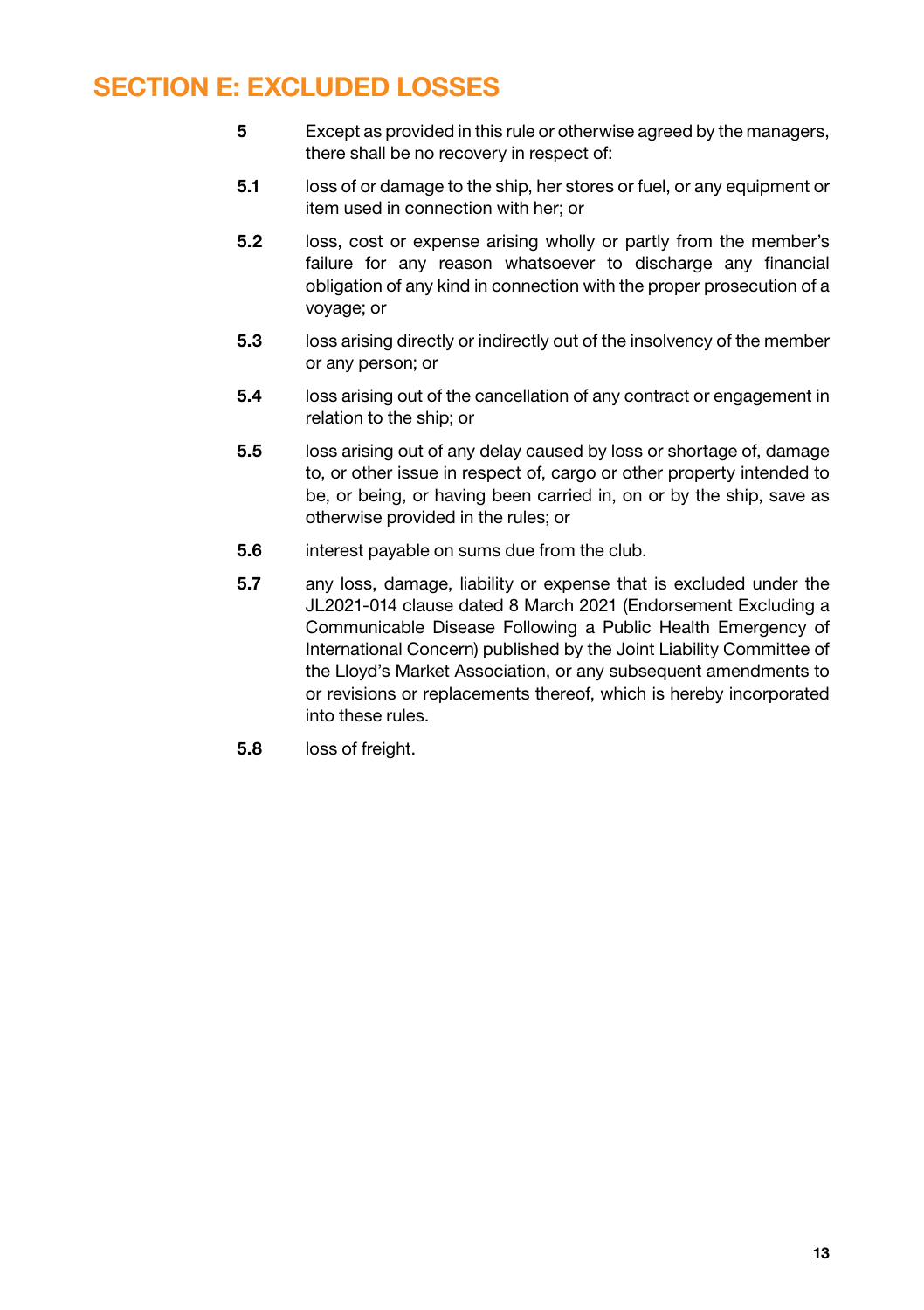# SECTION F: OBLIGATION WITH REGARD TO CLAIMS

| <b>Notification</b>                      | 6.1  | A member must immediately notify the managers in writing of every<br>event which may lead to a claim under rules 3.13, 3.22, 3.23, 3.31,<br>3.32 and 3.35.                                                                                                                    |
|------------------------------------------|------|-------------------------------------------------------------------------------------------------------------------------------------------------------------------------------------------------------------------------------------------------------------------------------|
|                                          | 6.2  | Any other event likely to give rise to a claim under rule 3 must be<br>promptly notified to the managers and in any event within six months<br>after the incident, failing which the claim shall not be covered unless<br>the board exercises its discretion to the contrary. |
|                                          | 6.3  | Details of each claim must be supplied on the appropriate claim<br>form currently in use by the club and be duly signed by or on behalf<br>of the member.                                                                                                                     |
|                                          | 6.4  | A member must promptly notify the managers of any information,<br>documentation or report in his power, custody, control or knowledge<br>relevant to the claim and keep the managers fully informed at all<br>times of the progress of the matter.                            |
|                                          | 6.5  | If a member fails to notify the club of a claim within one year after<br>acquiring knowledge of the delay giving rise to such claim, any and<br>all of that member's right(s) to recover in respect of such delay shall<br>be extinguished.                                   |
| <b>Evidence</b>                          | 6.6  | The managers determine what evidence is required to satisfy the<br>club that a claim is payable.                                                                                                                                                                              |
|                                          | 6.7  | A member must produce and supply to the club such information,<br>documents or reports as the managers may reasonably request in<br>connection with any claim.                                                                                                                |
|                                          | 6.8  | A member must not withhold or conceal any information, documents<br>or reports which may be relevant to disclose to the managers or<br>make any false statement in connection with any claim.                                                                                 |
| <b>Powers of</b><br>the managers         | 6.9  | The managers have the right, but not the duty, to control the interests<br>of a member relating to a claim, including:                                                                                                                                                        |
| relating to<br>the handling<br>of claims |      | (1)<br>the appointment on behalf of member of lawyers, surveyors or<br>other experts;                                                                                                                                                                                         |
|                                          |      | the conduct of any claim or legal or other proceedings and the<br>(2)<br>compromise thereof;                                                                                                                                                                                  |
|                                          |      | (3)<br>the appointment of a surveyor to survey an entered ship prior to<br>any repair being effected where a claim may be or has been<br>made under rules 3.22, 3.23, 3.31 and 3.32.                                                                                          |
| <b>Settlement</b>                        | 6.10 | A member must not settle any claim or make any admission in<br>respect of any matter relating to any delay for which he is insured                                                                                                                                            |

with the club without the written consent of the managers.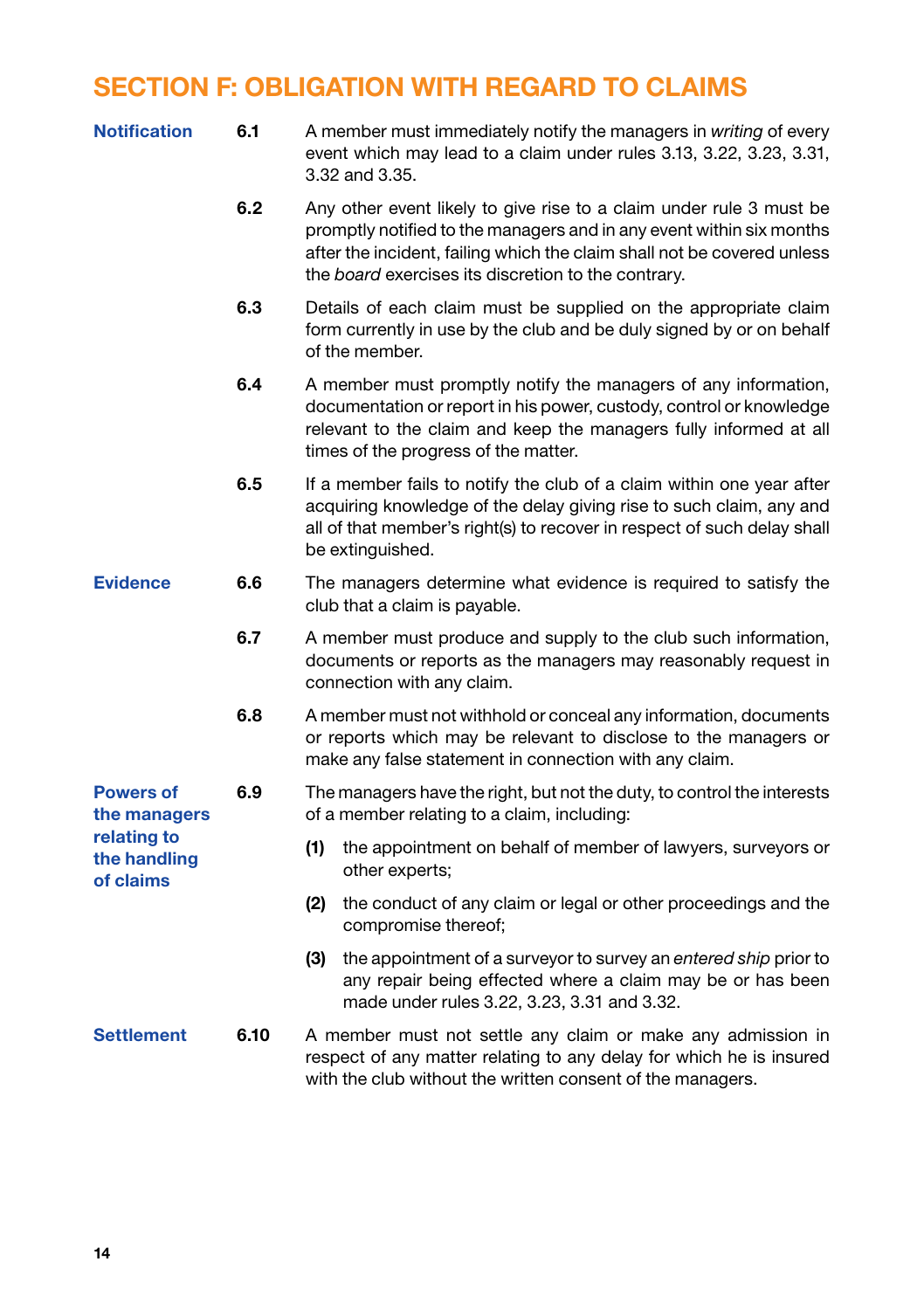Subrogation 6.11 When a claim is made under the rules, the club shall be subrogated to all the rights and remedies in respect of that claim which the member may have against any third party. The club shall be entitled to use the name of the member in bringing, defending, enforcing or settling any legal proceedings (including proceedings in any arbitration) and the member shall give all necessary information and assistance, and produce and forward all documents to enable the Association to substantiate, settle or resist any claim. The Association shall, however, where it uses the name of any member, indemnify him against all costs, charges, expenses and liabilities arising therefrom.

Effect of non-compliance 6.12 If a member fails to comply with any requirement under rules 6.1 to 6.4 and 6.6 to 6.11, the club shall not be under any obligation to indemnify him unless the *board* otherwise determines.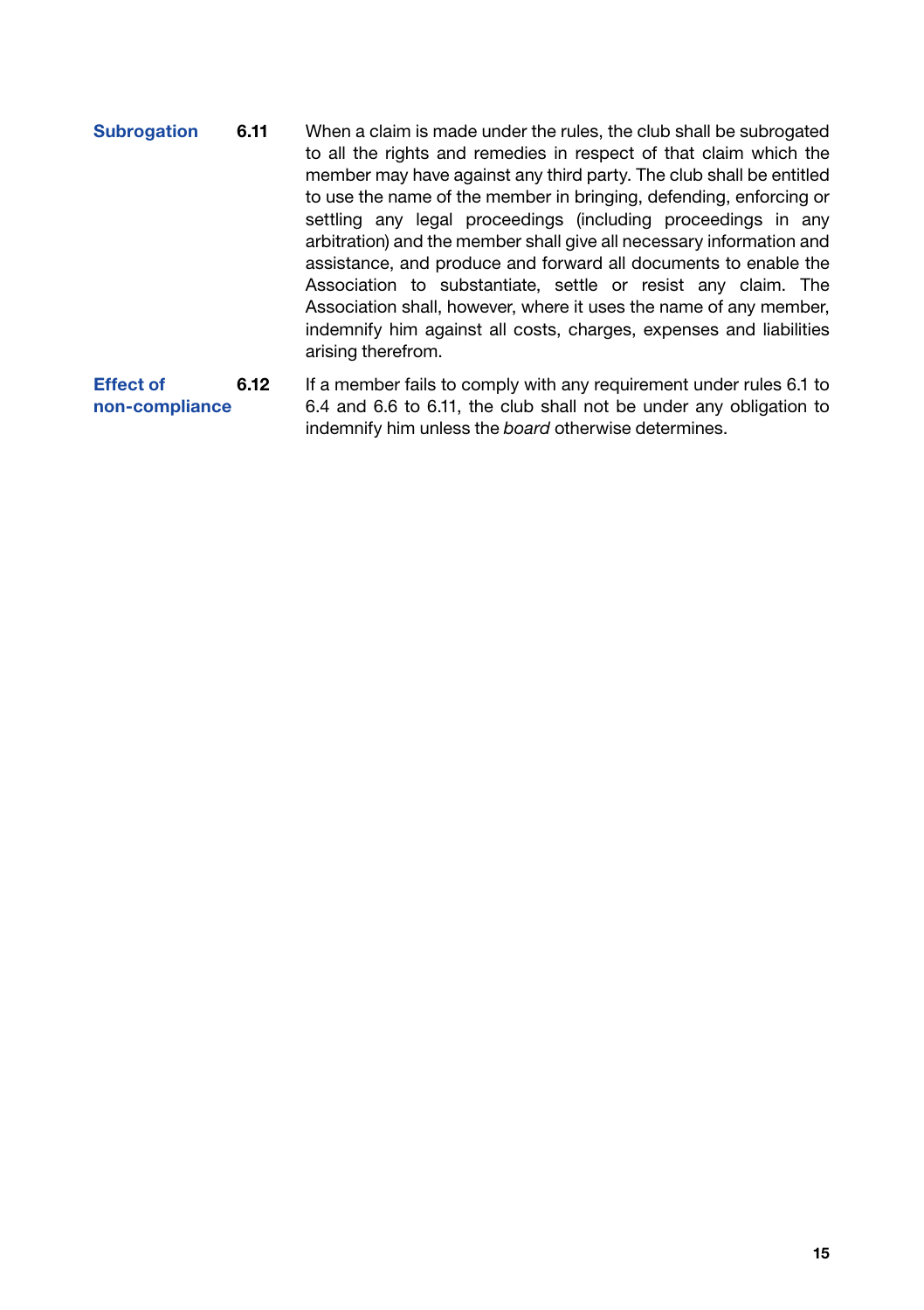# SECTION G: APPLICATION AND ENTRY

| <b>Application</b>             | 7.1  | The applicant must make to the managers a fair presentation of the<br>risk by providing the managers with all material particulars and<br>information together with any additional particulars and information<br>as the managers may require.                                                                                                                                                                                                                                                                                                                                                                  |
|--------------------------------|------|-----------------------------------------------------------------------------------------------------------------------------------------------------------------------------------------------------------------------------------------------------------------------------------------------------------------------------------------------------------------------------------------------------------------------------------------------------------------------------------------------------------------------------------------------------------------------------------------------------------------|
|                                | 7.2  | The applicant will ensure that every material representation as to a<br>matter of fact is substantially correct, and every material<br>representation as to a matter of expectation or belief is made in<br>good faith.                                                                                                                                                                                                                                                                                                                                                                                         |
|                                | 7.3  | The managers may, without giving any reason, refuse any application<br>for the entry of a ship in the club.                                                                                                                                                                                                                                                                                                                                                                                                                                                                                                     |
| <b>Entry</b>                   | 7.4  | Unless the managers otherwise decide, each person whose entry<br>has been accepted under the rules becomes a member of the club.<br>Whenever the managers accept an entry by way of reinsurance, the<br>insurer reinsured by the club or person insured by such an insurer<br>may, if the managers agree, become a member.                                                                                                                                                                                                                                                                                      |
|                                | 7.5  | The managers may accept an entry on terms as to premium other<br>than those set out in the rules, in particular on a fixed premium basis.                                                                                                                                                                                                                                                                                                                                                                                                                                                                       |
|                                | 7.6  | The member warrants that he is, in relation to the ship:                                                                                                                                                                                                                                                                                                                                                                                                                                                                                                                                                        |
|                                |      | (1)<br>her owner or charterer; or                                                                                                                                                                                                                                                                                                                                                                                                                                                                                                                                                                               |
|                                |      | (2)<br>a manager or operator having control of her operation and<br>employment; or                                                                                                                                                                                                                                                                                                                                                                                                                                                                                                                              |
|                                |      | any other person in possession and control of her.<br>(3)                                                                                                                                                                                                                                                                                                                                                                                                                                                                                                                                                       |
|                                | 7.7  | Under a charterer's entry, the member warrants that he will, unless<br>otherwise agreed with the managers, declare to the club all ships<br>chartered by him.                                                                                                                                                                                                                                                                                                                                                                                                                                                   |
|                                | 7.8  | The member is obliged to disclose any change in any material<br>information relating to an entry including, but not limited to, change<br>of: management, flag, classification society, government authority<br>responsible for ship certification for the trade in question, nationality<br>of crew, trading or operating area or nature of trade or operation.<br>Upon such disclosure, or failure to disclose, the managers may<br>amend the member's premium rating or terms of entry, or terminate<br>the entry in respect of such ship with effect from the time of<br>disclosure or failure to disclose. |
| <b>Certificate</b><br>of entry | 7.9  | The managers will send the member a certificate of entry stating the<br>date of commencement of cover and the terms and conditions on<br>which the ship has been accepted for insurance.                                                                                                                                                                                                                                                                                                                                                                                                                        |
|                                | 7.10 | If at any time there is a variation in the terms of entry, the managers<br>will send the member an endorsement stating the terms of such<br>variation and the date from which such variation is to be effective.                                                                                                                                                                                                                                                                                                                                                                                                |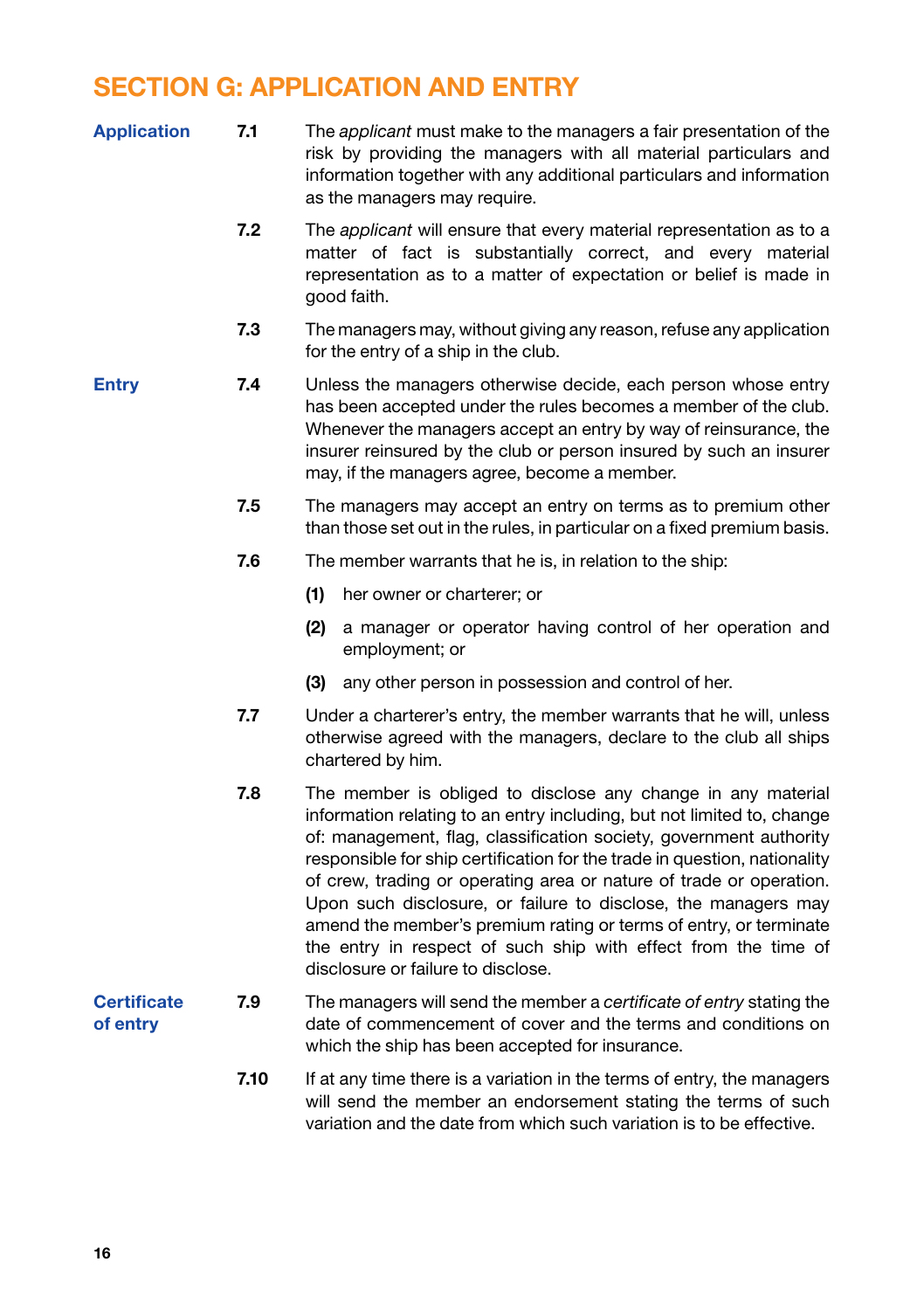- 7.11 Every *certificate of entry* issued is conclusive evidence as to its terms; if the managers believe that such documentation contains any error or omission, they may issue a new certificate or endorsement which will be conclusive as aforesaid.
- Joint entrants 7.12 The managers may accept an application from a member for another person or persons to become joint entrants in respect of that member's entry. Each joint entrant has an independent right of recovery from the club.
	- 7.13 Unless otherwise agreed by the managers, the member and all joint entrants are jointly and severally liable to pay all amounts due to the club in respect of their entry.
	- 7.14 The member and each joint entrant warrants that the joint entrant is, in relation to the ship:
		- (1) interested in her operation, management or manning; or
		- (2) the holding company or the beneficial owner of the member or of any person interested in her operation, management or manning; or
		- (3) a mortgagee of the ship or a financial institution (or its subsidiary or affiliate) leasing the ship as owner to the member; or
		- (4) the charterer.
	- 7.15 The member warrants that he has at all times full power and authority to act in the name of and/or on behalf of all joint entrants.
- Insured parties 7.16 The receipt by an *insured party* of any sums paid by the club in respect of such an entry is sufficient discharge by the club for the same.
	- 7.17 Any provision of the rules by which an *insured party* ceases either to be insured or to be entitled to recover from the club is to be treated to apply to all *insured parties*. Failure by an *insured party* to comply with any of the obligations under the rules shall be treated as the failure of all *insured parties*.
	- 7.18 Conduct of an *insured party* which would have entitled the club to decline to indemnify it is to be treated as the conduct of all *insured parties*.
	- 7.19 The contents of any communication between an *insured party* and the club is to be treated as to be within the knowledge of all *insured parties*.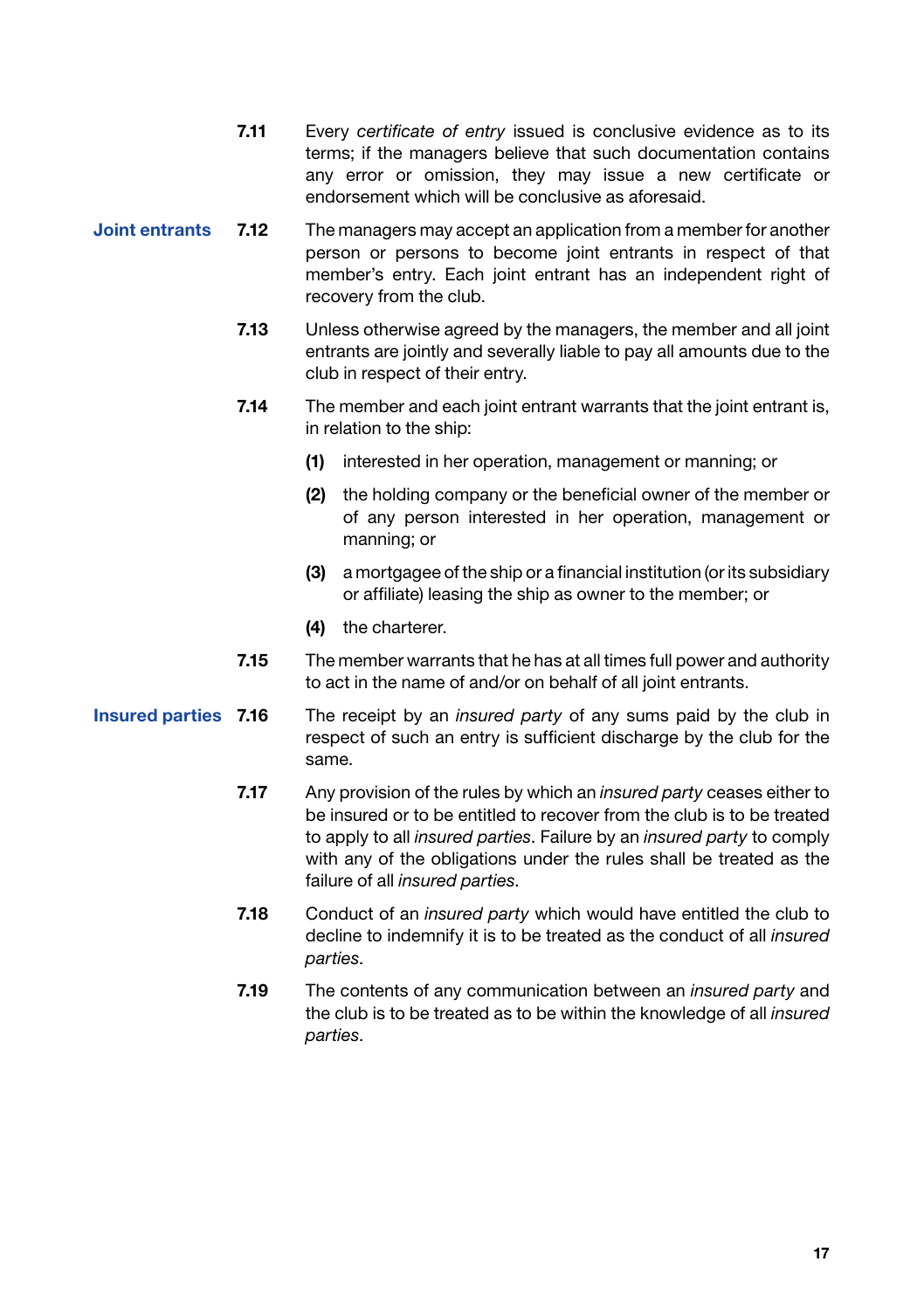- Group entries 7.20 The managers may accept an entry on the basis that the ship is part of a group rating agreement and assess premium accordingly.
	- 7.21 One person must be designated group principal and any communication from or on behalf of the club to the group principal is deemed to be within the knowledge of all *insured parties* in the group and any communication from and action taken by the group principal is deemed conclusively to be made with the full approval of any and all *insured parties* within that group.
	- 7.22 All persons entering ships under a group rating agreement and the group principal remain jointly and severally liable to pay all amounts due to the club in respect of any and all ships in the same group.
- **Breach** of warranty 7.23 In the event of any breach of the warranties set out in rules 7.2, 7.6, 7.7 and 7.15, all *insured parties*' insurance shall terminate automatically from the time of the breach. In such circumstances, the member shall be, and remain, liable for all premium up to the time of the breach.
	- **7.24** In the event of any breach by a joint entrant of the warranties set out in rule 7.14, the joint entrant's insurance shall terminate automatically from the time of the breach. The joint entrant shall be, and remain, liable for all premium up to the time of the breach.
- Assignment 7.25 No insurance given by the club and no interest under the rules or under any contract between the club and any member may be assigned without the agreement of the managers. Any assignment made without such agreement shall, unless the managers otherwise determine, be of no effect and the assignee shall have no rights against the club.
	- 7.26 In the event that the managers agree, the club is entitled in settling any claim presented by the assignee to deduct or retain such amount as the managers may then estimate to be sufficient to discharge any actual or potential liabilities of the assignor to the club.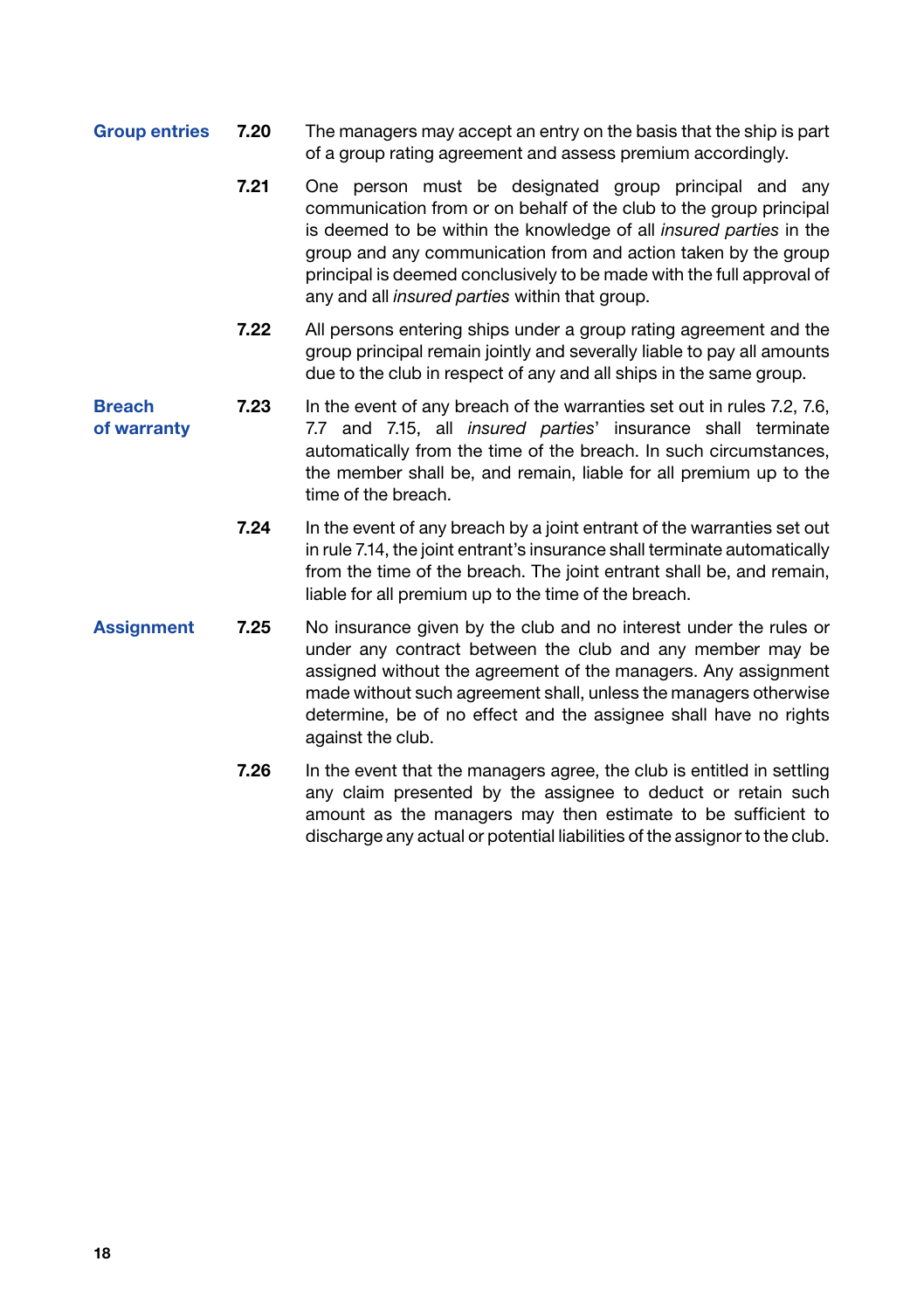#### SECTION H: SHIP STANDARDS AND RISK REVIEWS

Classification and condition of ships

8.1 Unless otherwise agreed by the managers, the following are conditions of the insurance of every ship:

- (1) the ship must be and remain fully classed with a classification society approved by the managers or, provided agreed by the managers, remain fully approved by the government authority responsible for ship certification for the trade in question (hereafter 'society/authority');
- (2) any matter in respect of which the society/authority might make recommendations about action to be taken must be promptly reported to the society/authority;
- (3) the member must comply with all the rules, recommendations and requirements of the society/authority within the time or times specified by that society/authority;
- (4) the managers may inspect any document, and/or obtain any information relating to the maintenance of the ship's class or approval, in the possession of any society/authority with which the ship is or at any time has been classed or approved, and the member authorises such society/authority to disclose such documents and/or information to the managers for whatever purposes they may consider necessary; and
- (5) the member must comply with all statutory requirements including, but not limited to, the ship's flag state relating to the construction, adaptation, condition, fitment, equipment, manning and operation of the ship and must at all times maintain the validity of such statutory certificates as are required or issued by or on behalf of the ship's flag state, including those in respect of the ISM and ISPS codes.
- 8.2 Unless and to the extent the *board* otherwise decides, a member is not entitled to any recovery under rules 3.22 to 3.32 and 3.35 in respect of any loss arising during a period when any of the conditions in rule 8.1 have not been complied with or at any time during the three preceding months.
- Ship risk reviews 8.3 The managers may, as a condition of acceptance or renewal of entry in the club or at any time thereafter, appoint a surveyor to undertake a ship risk review in respect of an *applicant*'s or member's ship within a specified period. In the light of such ship risk review, the managers may decline the application, refuse to renew the entry or impose conditions on the terms of entry as they see fit.
- **Operational** reviews 8.4 The managers may at any time, or following an incident for which a member may be insured by the club, appoint a surveyor to undertake a review of the member's operations within a specified period. If the review does not take place within such period, no claim for recovery as a result of any incident arising after the expiry of such period will be allowed until such time as the review has been carried out, unless the *board* otherwise determines.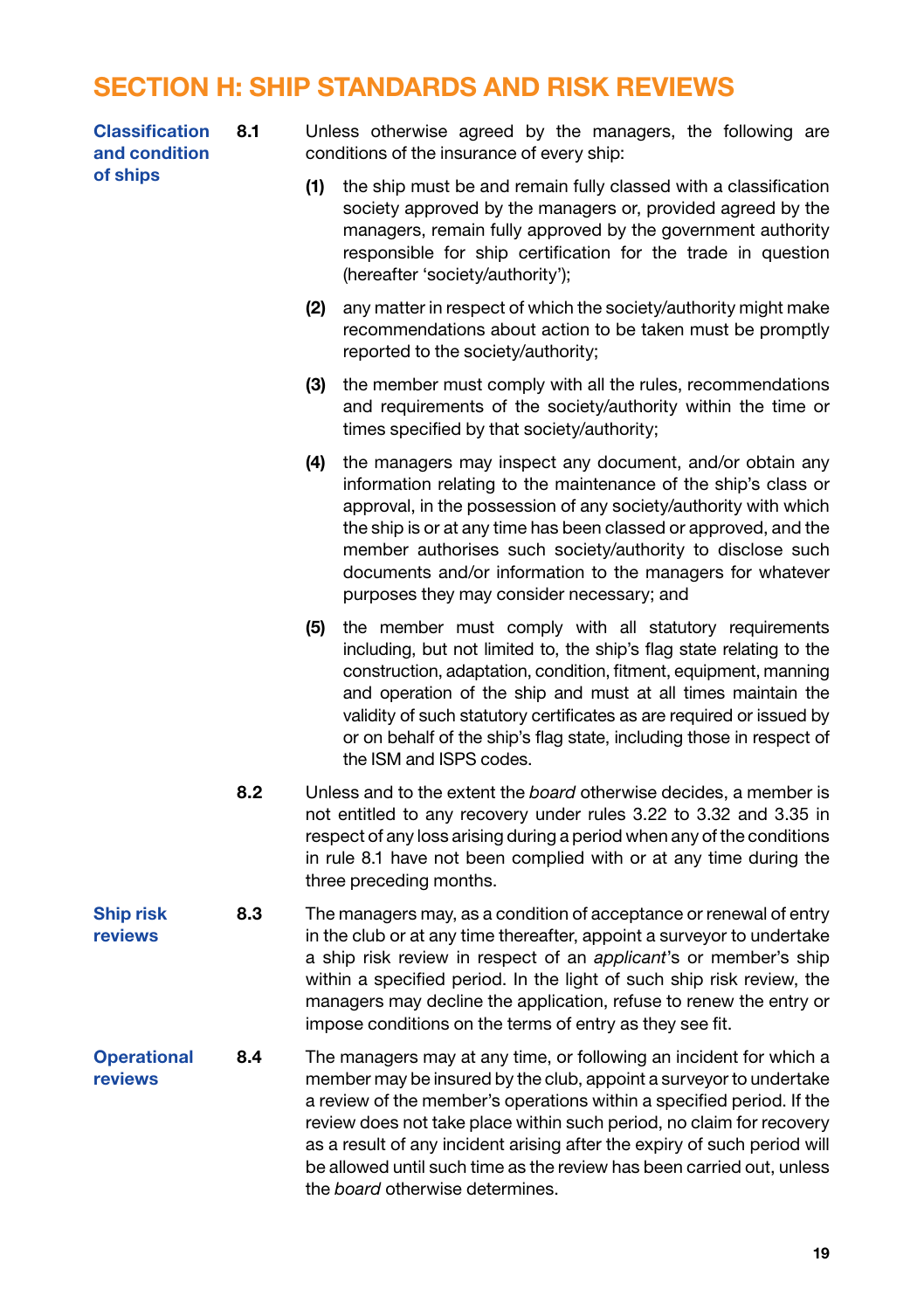# SECTION I: PERIOD OF INSURANCE

| <b>Policy year</b>               | 9.1 |                                                                                                                                                                                                                       | Unless otherwise agreed at the time of entry or set out in the rules,<br>the insurance provided by the club begins at the time stated in the<br>member's certificate of entry, and continues until noon GMT on the<br>following 20 February, and thereafter, unless terminated in<br>accordance with the rules, from policy year to policy year. |  |
|----------------------------------|-----|-----------------------------------------------------------------------------------------------------------------------------------------------------------------------------------------------------------------------|--------------------------------------------------------------------------------------------------------------------------------------------------------------------------------------------------------------------------------------------------------------------------------------------------------------------------------------------------|--|
|                                  | 9.2 |                                                                                                                                                                                                                       | If a member does not wish to continue the insurance in respect of<br>the ship, he must give notice in writing to the managers not later than<br>30 days before the expiry of the period of insurance.                                                                                                                                            |  |
|                                  | 9.3 |                                                                                                                                                                                                                       | The ship may not be withdrawn at any other time or in any other<br>manner except with the consent of the managers.                                                                                                                                                                                                                               |  |
| <b>Managers'</b><br>notice       | 9.4 |                                                                                                                                                                                                                       | The managers may, at any time and without giving any reason,<br>terminate the ship's entry on 30 days' notice in writing.                                                                                                                                                                                                                        |  |
| <b>Pro-rata</b><br>premium       | 9.5 | Subject to rule 10.8, a member is only liable for premiums in respect<br>of the ship for the current policy year pro-rata for the period from the<br>time stated in the member's certificate of entry until noon GMT: |                                                                                                                                                                                                                                                                                                                                                  |  |
|                                  |     |                                                                                                                                                                                                                       | (1) on the day ownership was legally transferred by the member to<br>a third party; or                                                                                                                                                                                                                                                           |  |
|                                  |     |                                                                                                                                                                                                                       | (2) on the day the ship became an actual or constructive total loss<br>or such later date as the managers may determine; or                                                                                                                                                                                                                      |  |
|                                  |     | (3)                                                                                                                                                                                                                   | on the date of cessation of insurance.                                                                                                                                                                                                                                                                                                           |  |
| <b>Cessation</b><br>of insurance | 9.6 |                                                                                                                                                                                                                       | A member shall cease to be insured by the club in respect of any and<br>all ships entered by him if:                                                                                                                                                                                                                                             |  |
|                                  |     | (1)                                                                                                                                                                                                                   | being an individual, he dies, becomes of unsound mind or<br>bankrupt, or makes any arrangement with his creditors<br>generally; or                                                                                                                                                                                                               |  |
|                                  |     | (2)                                                                                                                                                                                                                   | being a company, a resolution is passed for its voluntary<br>winding-up or an order is made for its compulsory winding-up<br>or it is dissolved or seeks protection from its creditors under<br>any applicable bankruptcy or insolvency laws or any similar<br>event occurs in any applicable jurisdiction.                                      |  |
|                                  | 9.7 |                                                                                                                                                                                                                       | A member shall cease to be insured by the club in respect of any<br>ship entered by him if:                                                                                                                                                                                                                                                      |  |
|                                  |     | (1)                                                                                                                                                                                                                   | he sells or assigns the whole or any part of his interest in the<br>ship, unless the managers have agreed to such assignment<br>and to an assignment of the relevant insurance by the club<br>pursuant to rule 7.25; or                                                                                                                          |  |
|                                  |     |                                                                                                                                                                                                                       | (2) the ship becomes an actual total loss, or is accepted by<br>underwriters as constructive or compromised total loss; or                                                                                                                                                                                                                       |  |
|                                  |     | (3)                                                                                                                                                                                                                   | the ship is posted at Lloyd's as missing or the expiry of 10 days<br>from the date on which she was last heard of, whichever is the<br>earlier; or                                                                                                                                                                                               |  |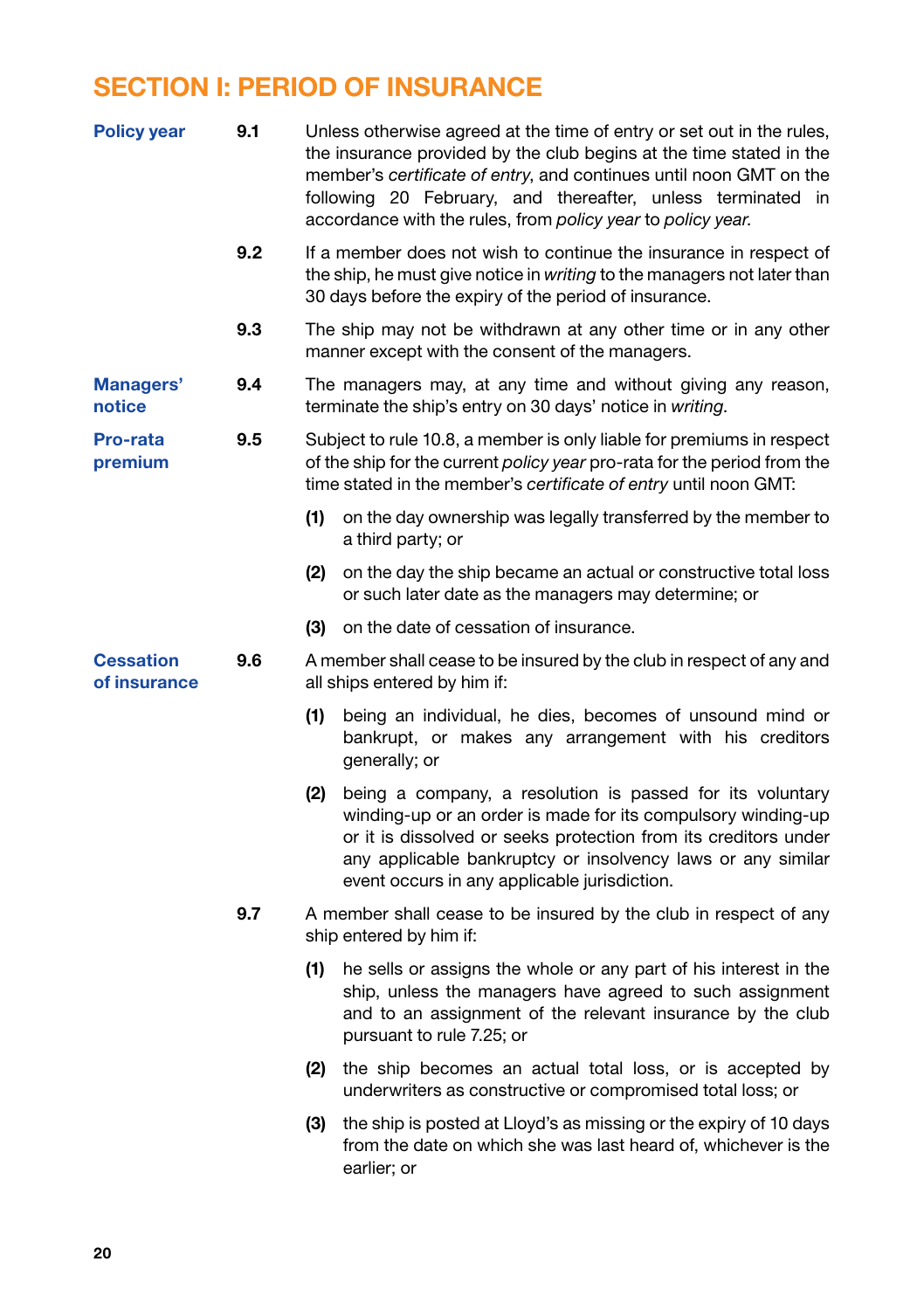|                                     |      |     | (4) in the case of a charterer's entry, the charter comes to an end<br>provided that the member gave written notice promptly, but in<br>any event within one month of the termination of the charter; or                                                                                                                                                                                                                                                                                                            |
|-------------------------------------|------|-----|---------------------------------------------------------------------------------------------------------------------------------------------------------------------------------------------------------------------------------------------------------------------------------------------------------------------------------------------------------------------------------------------------------------------------------------------------------------------------------------------------------------------|
|                                     |      | (5) | notice is given under rules 9.2 to 9.4 and is not withdrawn by<br>agreement before the expiry of the period of insurance; or                                                                                                                                                                                                                                                                                                                                                                                        |
|                                     |      | (6) | the ship is employed by the member in a carriage, trade, voyage<br>or operation which will thereby in any way howsoever expose<br>the club OR the managers to the risk of being or becoming<br>subject to any sanction, prohibition or adverse action in any<br>form whatsoever by any state or international organisation, or if<br>the provision of insurance for a carriage, trade, voyage or<br>operation is or becomes unlawful, prohibited or sanctionable,<br>unless the managers shall otherwise determine. |
|                                     |      |     | A member must promptly notify the managers in writing when any of<br>the events referred above in rules 9.6 and 9.7 occur.                                                                                                                                                                                                                                                                                                                                                                                          |
| <b>Cancellation</b><br>of insurance | 9.8  |     | If a member fails to pay when due and demanded by the managers<br>any sum owing from him to the club:                                                                                                                                                                                                                                                                                                                                                                                                               |
|                                     |      | (1) | unless and to the extent the board otherwise decides, a<br>member will not be entitled to any recovery in respect of any<br>claim arising from the date of such failure until the date such<br>sum owing to the club is paid in full; and                                                                                                                                                                                                                                                                           |
|                                     |      | (2) | his insurance will be cancelled, whether or not it may already<br>have ceased for some other reason, if after service on him of a<br>notice stating that there are sums owing and requiring payment<br>by a specific date he fails to pay any sum in full on or before<br>such date.                                                                                                                                                                                                                                |
|                                     | 9.9  |     | The managers may, but are not obliged to, specify the amount<br>outstanding; any inaccuracy in the demand as to the amount stated<br>to be owing shall not invalidate the notice unless there is no sum<br>owing at all.                                                                                                                                                                                                                                                                                            |
|                                     | 9.10 |     | The cover provided under rules 3.2 and 3.34 in respect of war risks<br>may be cancelled by the club on seven days' notice to the member<br>(such cancellation becoming effective on the expiry of seven days<br>from midnight of the day on which notice of cancellation is issued).                                                                                                                                                                                                                                |
|                                     | 9.11 |     | Whether or not a notice of cancellation has been given, the cover<br>provided by rules 3.2 and 3.34 (delays resulting from war) shall<br>terminate automatically:                                                                                                                                                                                                                                                                                                                                                   |
|                                     |      | (1) | upon the outbreak of war (whether there be a declaration of war<br>or not) between any of the following countries: the UK, the USA,<br>France, the Russian Federation, the People's Republic of<br>China; or                                                                                                                                                                                                                                                                                                        |
|                                     |      | (2) | in the event of the ship being requisitioned either for title or use.                                                                                                                                                                                                                                                                                                                                                                                                                                               |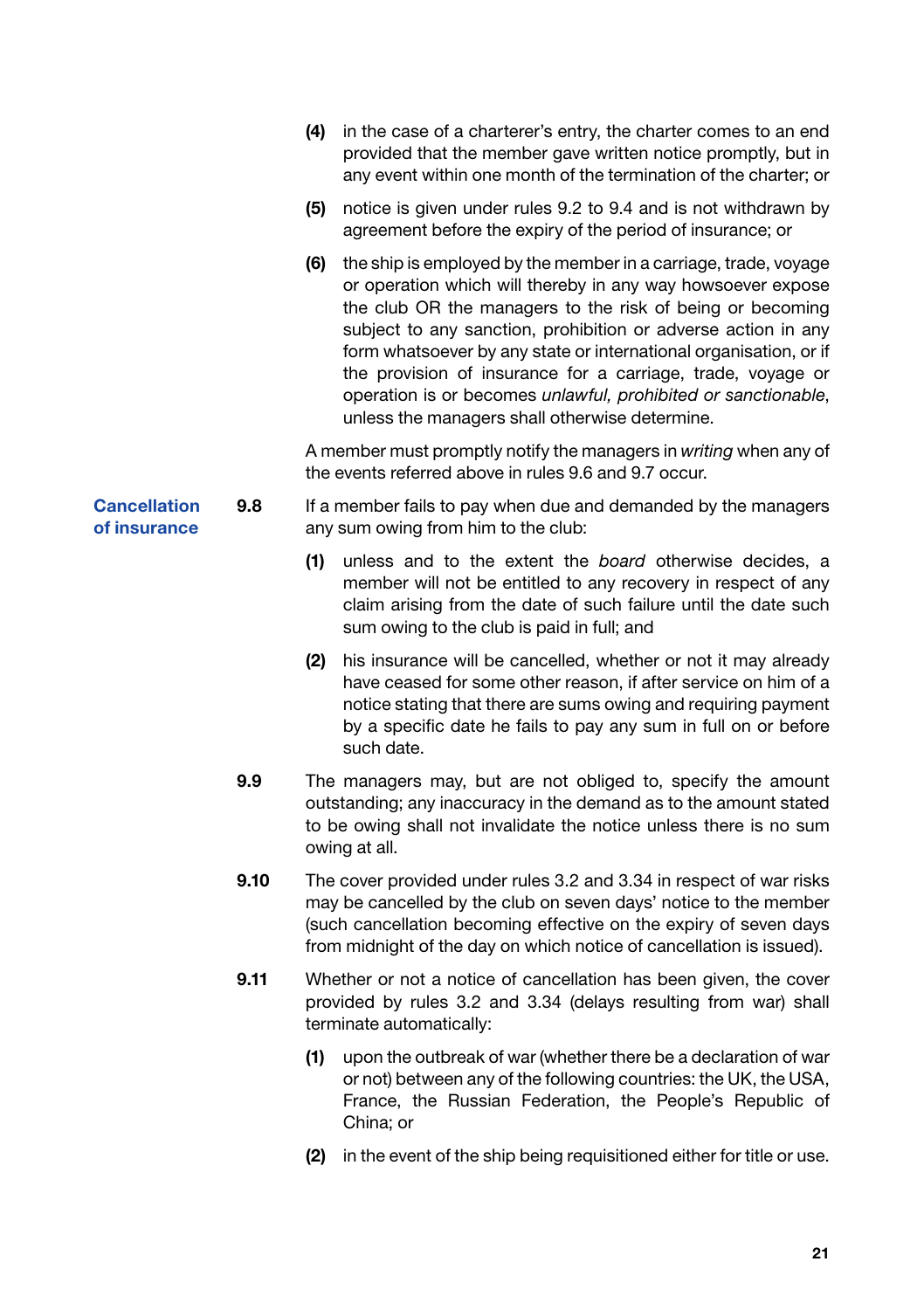| <b>Effect of</b><br>cessation<br>of insurance    | 9.12 | When a member ceases to be insured in respect of any ship or at all<br>('the date of cessation') then: |                                                                                                                                                                                                                                                           |  |  |
|--------------------------------------------------|------|--------------------------------------------------------------------------------------------------------|-----------------------------------------------------------------------------------------------------------------------------------------------------------------------------------------------------------------------------------------------------------|--|--|
|                                                  |      | (1)                                                                                                    | such member and his successors are, and remain, liable for all<br>premium in respect of that part of the policy year for which the<br>ship was on risk, and previous policy years, unless otherwise<br>agreed pursuant to rule 11; and                    |  |  |
|                                                  |      | (2)                                                                                                    | the club remains liable for all claims arising out of any event<br>occurring before the date of cessation, but is under no liability<br>for any delay occurring after the date of cessation.                                                              |  |  |
|                                                  | 9.13 |                                                                                                        | When a member ceases to be insured under rule 9.4, he remains<br>liable for premium for the <i>policy year</i> in which the cessation occurs<br>pro-rata only for the period beginning with the date of entry and<br>ending with the date of termination. |  |  |
| <b>Effect</b><br>of cancellation<br>of insurance | 9.14 |                                                                                                        | When a member's insurance is cancelled under rules 9.8 to 9.11 then:                                                                                                                                                                                      |  |  |
|                                                  |      | (1)                                                                                                    | if the cancellation occurs while the member is, but for the                                                                                                                                                                                               |  |  |

- cancellation, insured, such member and his successors are, and remain, liable for all premium in respect of the *policy year* during which the date specified in the notice ('the date of cancellation') occurs pro-rata only for the period beginning with the date of entry and ending with the date of cancellation and in respect of previous *policy years* irrespective of whether or not notice has been given under rule 9.8;
- (2) if the cancellation occurs after the member has ceased to be insured for some other reason, such member and his successors remain liable for all premiums as provided for in rule 9.12(1);
- (3) the club ceases to be liable for any claims in respect of any ships entered by such member:
	- (a) which may arise by reason of any event occurring after the date of cancellation; or
	- (b) which have accrued or arisen during a *policy year* for which sums remained owing but unpaid by the member in full or in part at the date of cancellation; or
	- (c) which may have accrued or arisen in any year other than one referred to in (3)b above, whether or not the club may have admitted liability for such claims or may have known, at the date of cancellation, that a claim was likely to accrue.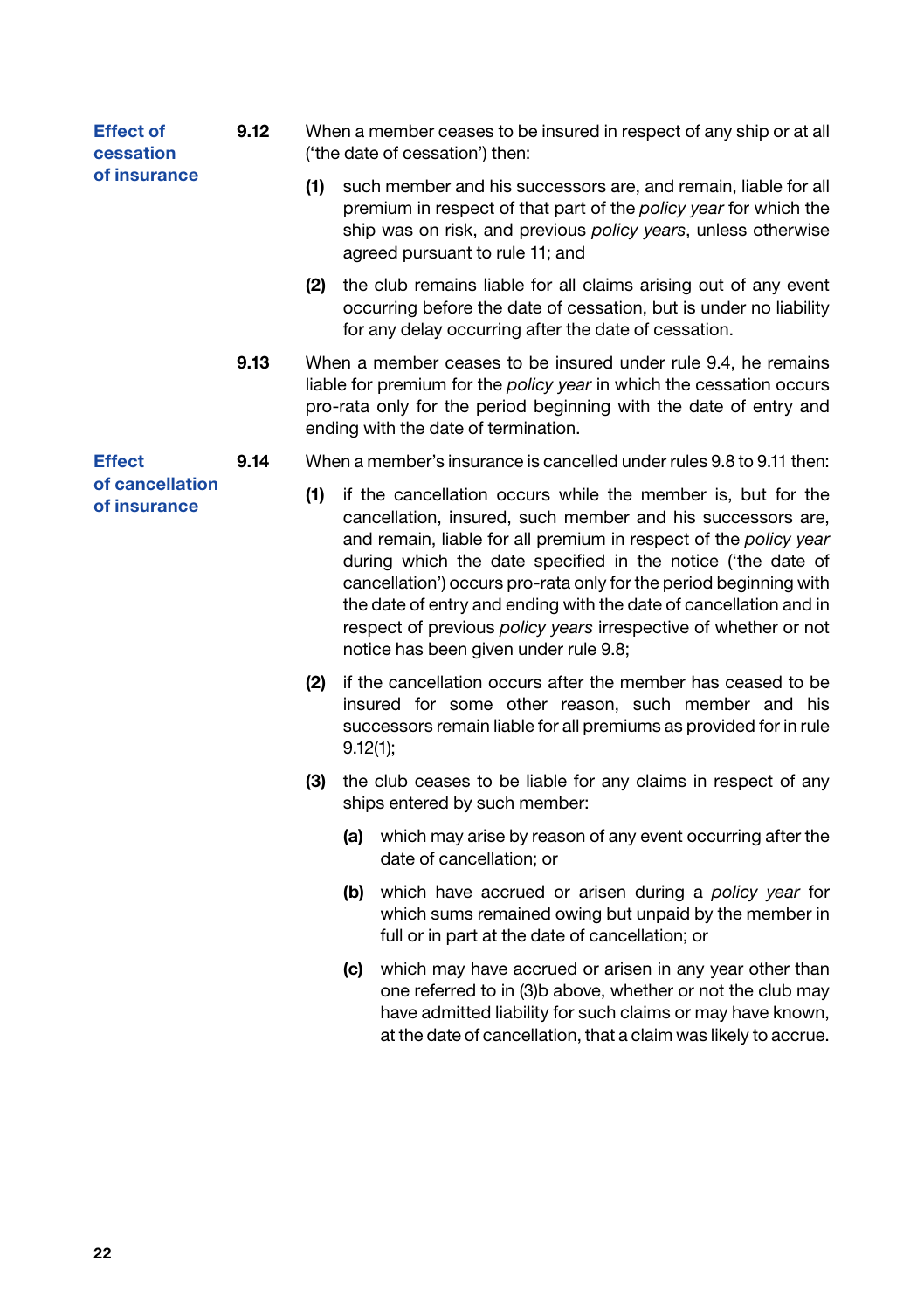# SECTION J: PREMIUMS

| <b>Mutual</b><br>premiums         | 10.1 |          | Members who have ships entered in the club in respect of any policy<br>year, not being a closed policy year, other than on fixed premium<br>terms, insure each other against any loss which they or any of them<br>may incur and contribute to the funds of the club required to meet:                                                                              |
|-----------------------------------|------|----------|---------------------------------------------------------------------------------------------------------------------------------------------------------------------------------------------------------------------------------------------------------------------------------------------------------------------------------------------------------------------|
|                                   |      | (1)      | all its liabilities and other outgoings, actual or anticipated;                                                                                                                                                                                                                                                                                                     |
|                                   |      | (2)      | all provisions the board deems it expedient to make.                                                                                                                                                                                                                                                                                                                |
|                                   | 10.2 | require. | Members agree to pay all premium and other sums determined by<br>the board, in such manner and at such time as the board may                                                                                                                                                                                                                                        |
| <b>Estimated</b><br>total premium | 10.3 |          | Before or at the beginning of each policy year, the club shall levy<br>upon members an estimated total premium (ETP) calculated on the<br>basis of an agreed percentage of the daily entered sum. The board<br>decides the number of instalments in which payment is to be made<br>and payment will be made accordingly unless otherwise agreed by<br>the managers. |
|                                   | 10.4 |          | If at any time the board determines that the whole of the ETP is not<br>required to meet the obligations of the club:                                                                                                                                                                                                                                               |
|                                   |      | (1)      | it may declare a discount of such percentage of the ETP as it<br>may decide; and                                                                                                                                                                                                                                                                                    |
|                                   |      | (2)      | the liability of the members to pay ETP under rule 10.3 shall be<br>reduced accordingly.                                                                                                                                                                                                                                                                            |
|                                   | 10.5 |          | Before the start of a <i>policy year</i> , the <i>board</i> may decide the percentage<br>by which there is to be a general change in the premium ratings of all<br>members. Unless otherwise agreed between the managers and a<br>member, the premium ratings so changed will apply in respect of<br>such policy year.                                              |
|                                   | 10.6 |          | If a member ceases to be insured in respect of any ship before any<br>instalment of ETP becomes payable, the managers will, subject to<br>rule 9.12(1), decide how and when any such sum is to be paid,<br>provided that it will be immediately payable if the member has no<br>other ships entered in the club, or subsequently withdraws all<br>his ships.        |
| Supplementary 10.7<br>calls       |      |          | The board may levy one or more supplementary calls in any open<br>policy year if it determines that the funds or reserves of the club are<br>insufficient for that year, or for any other purpose.                                                                                                                                                                  |
| Laid-up returns 10.8              |      |          | If a ship is laid-up in a safe port for 15 or more consecutive days after<br>finally mooring there, the member is, subject to rule 10.10, allowed a<br>pro-rata return of premium up to a maximum rate of 95%. Any lay-up<br>return is reduced pro-rata for any period of shifting within the port<br>during lay-up.                                                |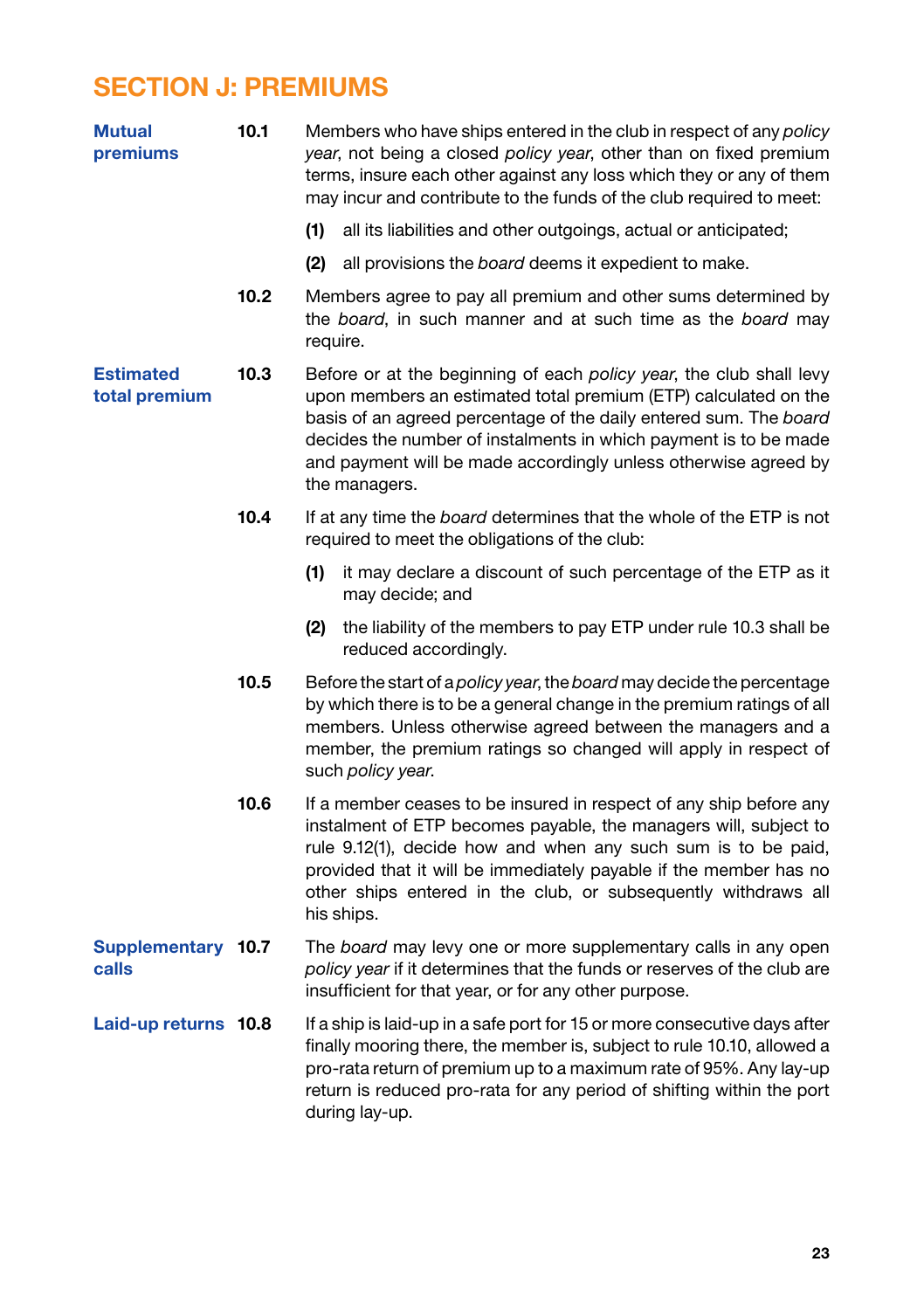#### Exclusions to rule 10.8

Unless otherwise agreed by the managers, there shall be no return if:

- (1) there are crew on board the ship other than for security or for maintenance necessary for the safety of the ship; or
- (2) repairs are carried out other than for the safety of the ship.

Time charter returns 10.9 If a ship is trading under time charter, the member is, subject to rule 10.10, allowed a pro-rata return of premium allocated to onshore events up to a maximum rate of 95%.

- 10.10 If a member does not notify and submit his claim for reimbursement to the managers in *writing* within six months under rule 9.5, or within six months of the end of the *policy year* under rules 10.8 or 10.9, no allowance or return shall be made unless the managers otherwise determine.
- Releases 11.1 Upon the cessation of insurance of any ship, a member may be released from all further liability for premium to the club.
	- 11.2 The managers will calculate the amount required to so release the member ('the release call') by reference to such percentage of the ETP as the *board* may decide.
	- 11.3 Within the time specified by the managers, the member may elect to pay either the release call or all further premium when due.
	- 11.4 If the member elects to pay all further premium when due, he must, unless he has other ships remaining in the club under an owner's entry, provide at his own expense within the time specified by the managers, a guarantee acceptable to the managers for the full amount of the release call. If he fails to provide the guarantee within the time specified, the release call automatically becomes payable.
	- 11.5 If during the period that the member is still liable to pay further premium he no longer has any ships remaining in the club under an owner's entry, he must immediately provide at his own expense a guarantee acceptable to the managers for the full amount of all release calls in respect of all of his ships.
	- 11.6 If, after the original release call is calculated, the *board* amends the release percentage, the managers may re-calculate the release call.
	- 11.7 The managers may impose such other terms and conditions as they think fit.
	- 11.8 A member who has paid a release call is under no liability for any premium in respect of any ship which is the subject of the release call assessed after the date of the release and has no right to share in any return of premium which the *board* may thereafter decide to make.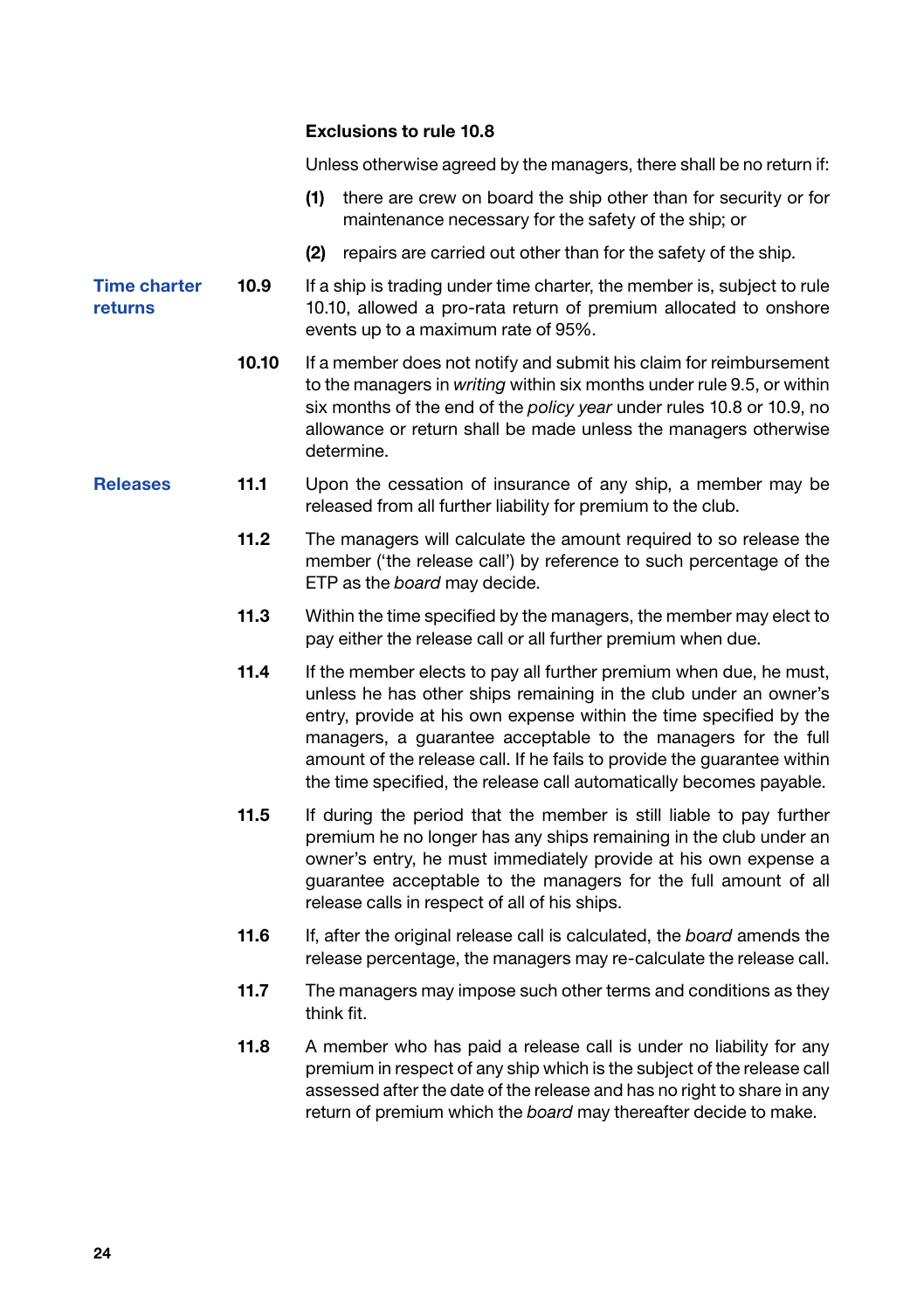- **Payment** 11.9 Any premium or other sums due shall be designated in such currency, and be payable in such manner and at such time, as the managers may specify. If any sum due is not paid on the specified date, time being of the essence, such member shall pay interest on the amount outstanding from that date until the date of payment at such rate as the *board* determines. The managers may, however, waive payment of interest in whole or in part.
	- 11.10 Where a member has appointed a broker, the broker is the agent of the member. Payments of premium and other sums due to the club shall not be considered received by the club until actually received by it, and payment by the member to his broker or other intermediary shall not constitute payment to the club.
	- 11.11 Where the member has appointed a broker, payment by the club to the broker of sums due to the member shall constitute payment to the member. Any such payment shall fully discharge the club's liability to the member in respect of such sums.
	- 11.12 The club is entitled to, and the member grants, a lien on the ship in respect of any amount owed by the member to the club.
- Closed policy years 11.13 No sooner than 18 months after its commencement, the *board* may decide to close a *policy year*.
	- 11.14 If the premium obtained exceeds the liabilities and other outgoings falling upon the club for that year, the *board* may either carry the surplus to reserves or return it in whole or in part to the persons who paid such premium in proportion to the aggregate premium paid by them in such *policy year*.
	- 11.15 If at any time after a *policy year* has been closed it appears to the *board* that the liabilities and other outgoings arising in respect of the year exceed or are likely to exceed the premium, other than overspill calls, in respect of the year, then the *board* may decide to provide for such deficiency by:
		- (1) utilising funds either from reserves or standing to the credit of any different closed *policy year*; or
		- (2) levying one or more supplementary calls in respect of any open *policy year*.
- Reserves 11.16 The *board* may:
	- (1) establish and maintain such reserves or other accounts as it thinks fit;
	- (2) transfer any sum standing to the credit of any *policy year* to any reserve;
	- (3) apply the sums in any reserve for any purpose and may at any time transfer sums from one reserve to another.

25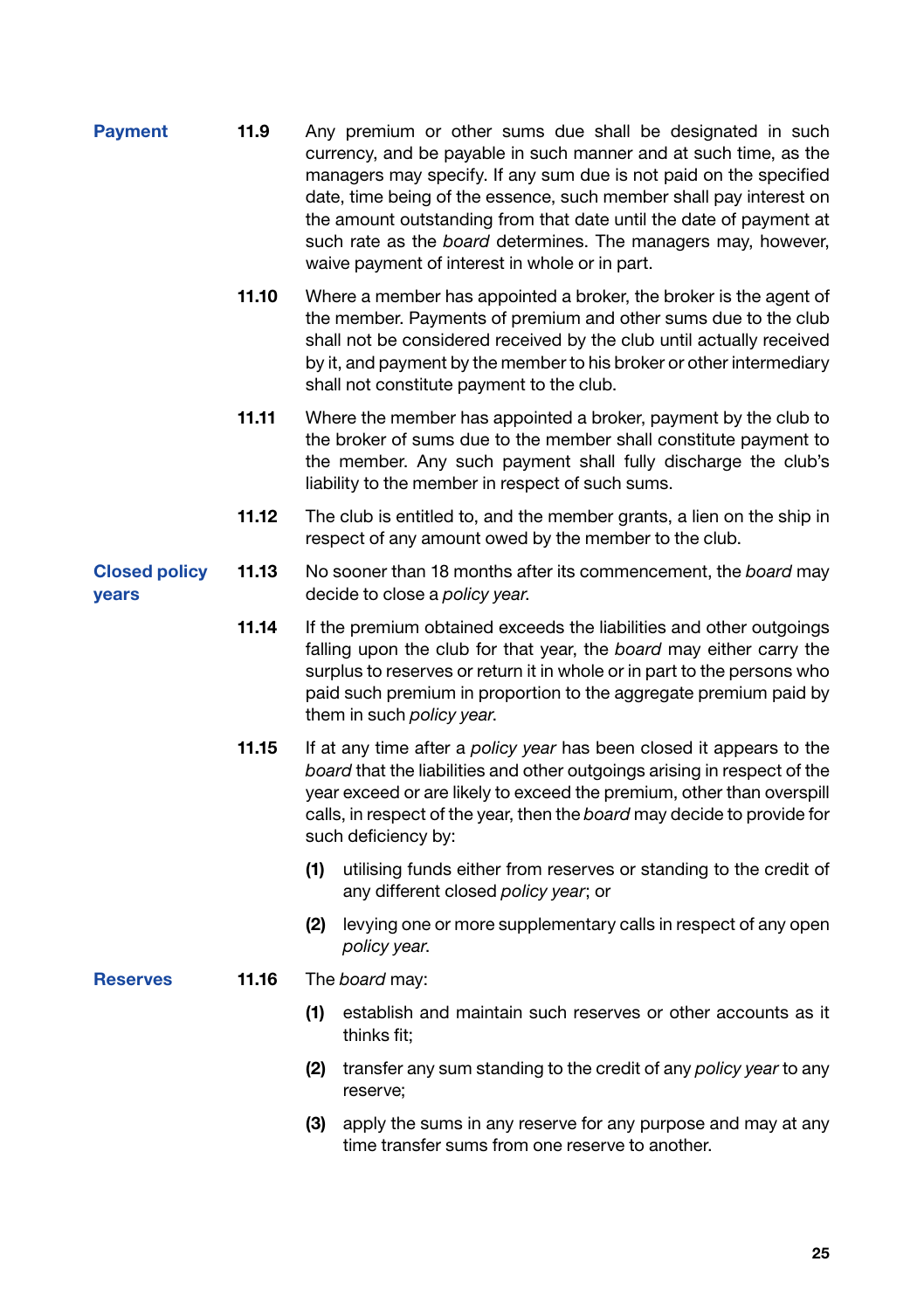- Investment 11.17 The funds of the club may be invested in any way the *board* may determine.
	- 11.18 Unless the *board* otherwise determines, all funds relating to any *policy year* or reserve shall be pooled and invested as one fund.
	- 11.19 The *board* may apply investment returns to any *policy year* or reserve as it thinks fit.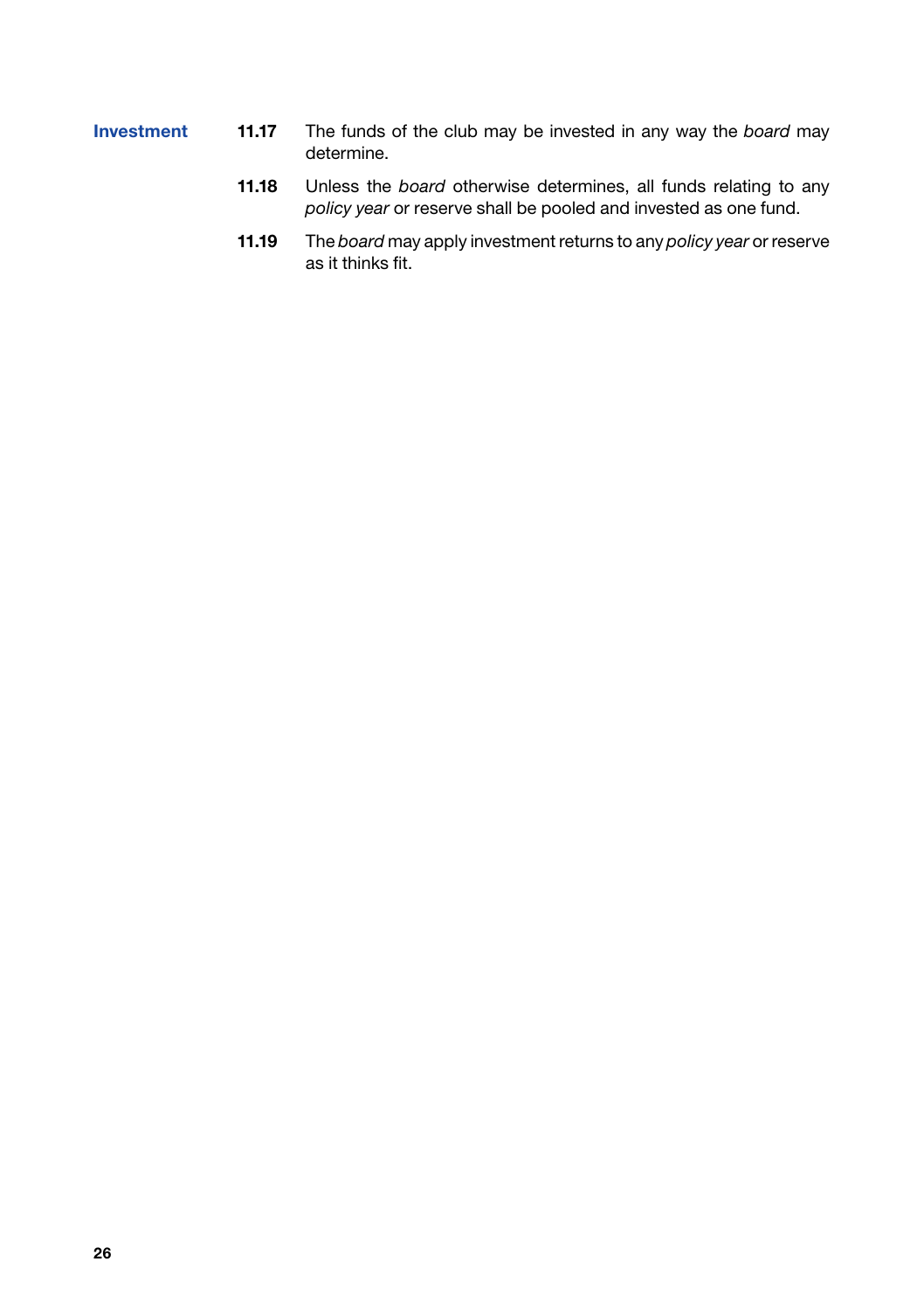### SECTION K: GENERAL TERMS AND CONDITIONS

| <b>Powers of</b><br>board and<br>managers | 12.1 | Whenever any power under the rules is:                                                                                                                                                                                                                                                                                                                          |  |  |  |
|-------------------------------------------|------|-----------------------------------------------------------------------------------------------------------------------------------------------------------------------------------------------------------------------------------------------------------------------------------------------------------------------------------------------------------------|--|--|--|
|                                           |      | vested in the board, it may be delegated to any subcommittee<br>(1)<br>of the board, class committee or to the managers;                                                                                                                                                                                                                                        |  |  |  |
|                                           |      | (2) conferred or imposed upon the managers, or is delegated to<br>them under rule 12.1(1), it is exercisable by the managers, or by<br>any authorised employee or agent.                                                                                                                                                                                        |  |  |  |
|                                           | 12.2 | Any power referred to in rule 12.1 is exercisable in the absolute<br>discretion of the board, subcommittee, class committee or<br>managers. The board and the managers are not required to give<br>reasons for any decision or determination.                                                                                                                   |  |  |  |
|                                           | 12.3 | Whenever the managers' agreement or approval is required by the<br>rules, it must be given in writing, and no agreement or approval shall<br>be of any effect in the absence of such written agreement.                                                                                                                                                         |  |  |  |
| <b>Disclosure</b>                         | 12.4 | The club shall be entitled to give disclosure of information relating to<br>the member's business which has become known to the club where<br>such disclosure is required by law, or any rule, regulation, order or<br>direction of any authority or if necessary for the proper performance<br>of the club's or managers' obligations.                         |  |  |  |
| <b>Notices</b>                            | 13.1 | All notices and documents required by the rules to be given to the<br>club or to the managers must be in writing and addressed to<br>the managers.                                                                                                                                                                                                              |  |  |  |
|                                           | 13.2 | All notices and documents required by the rules to be served on a<br>member may be served as the managers decide either personally,<br>or by post, fax or email to him:                                                                                                                                                                                         |  |  |  |
|                                           |      | (1)<br>at his address as recorded by the managers; or                                                                                                                                                                                                                                                                                                           |  |  |  |
|                                           |      | (2)<br>at any other address he has notified the managers as being his<br>address for service; or                                                                                                                                                                                                                                                                |  |  |  |
|                                           |      | at any address of a broker or agent through whom any ship has<br>(3)<br>been entered in the club.                                                                                                                                                                                                                                                               |  |  |  |
|                                           | 13.3 | Every notice and document served personally is deemed served on<br>the day of service; if served by post, fax or email is deemed served on<br>the second day after posting or sending. Proof of posting is sufficient<br>proof of service by post, while the managers' record of any electronic<br>communication is sufficient proof of service by other means. |  |  |  |
| <b>Website</b>                            | 13.4 | The managers may send or supply any notice or document to<br>members by making it available on the club's website, and it is<br>deemed delivered when the relevant members are notified that it is<br>available on the website.                                                                                                                                 |  |  |  |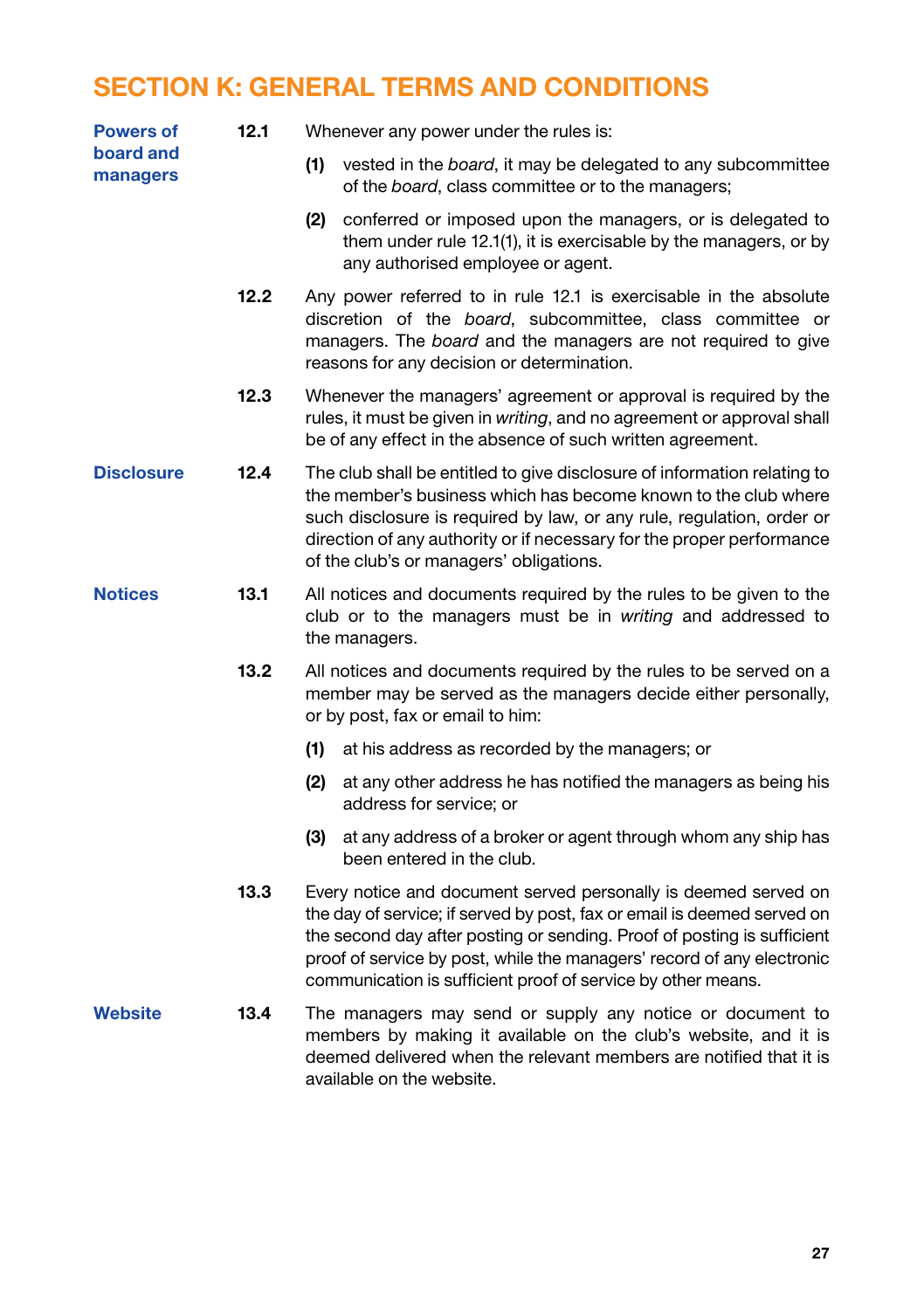- Personal data 13.5 Conditions relating to the sharing and processing of *personal data* between, by and/or on behalf of the club and the member pursuant to these rules are contained in a separate data sharing document available on the club's website.
- Law and iurisdiction 13.6 All insured parties submit to the jurisdiction of the English courts in respect of any action brought by the club to recover any sums which the managers may consider to be due from an *insured party*. However, the club is entitled to commence and maintain any action to recover any sums which the managers may consider to be due from an *insured party* in any jurisdiction.
	- 13.7 If any other dispute between an *insured party* and the club arises out of or in connection with the rules, it must first be referred to the *board* notwithstanding that the *board* may have already considered the matter which has given rise to the dispute, and such reference shall be on written submissions only.
	- 13.8 No *insured party* is entitled to maintain any legal proceedings against the club unless and until the matter has been submitted to the *board* and the *board* has given its decision.
	- 13.9 If, after the dispute has been referred to the *board* in accordance with rule 13.7, an *insured party* does not accept the decision of the *board*, the parties will attempt to settle it by mediation in accordance with the CEDR model mediation procedure. Unless otherwise agreed between the parties, the mediator will be nominated by CEDR. The mediation will take place in London and in English. The mediation agreement shall be governed by the substantive law of England. The English courts shall have exclusive jurisdiction to settle any claim, dispute or difference which may arise out of, or in connection with, the mediation.
	- 13.10 If the dispute is not settled by mediation within 14 days of commencement of the mediation or within such further period as the parties may agree in *writing*, the dispute shall be referred to and finally resolved by arbitration in London before two arbitrators, one to be appointed by each of the parties, and an umpire to be appointed by the two arbitrators. The submission to arbitration and all the proceedings therein shall be subject to the Arbitration Act 1996 and any statutory modifications thereof.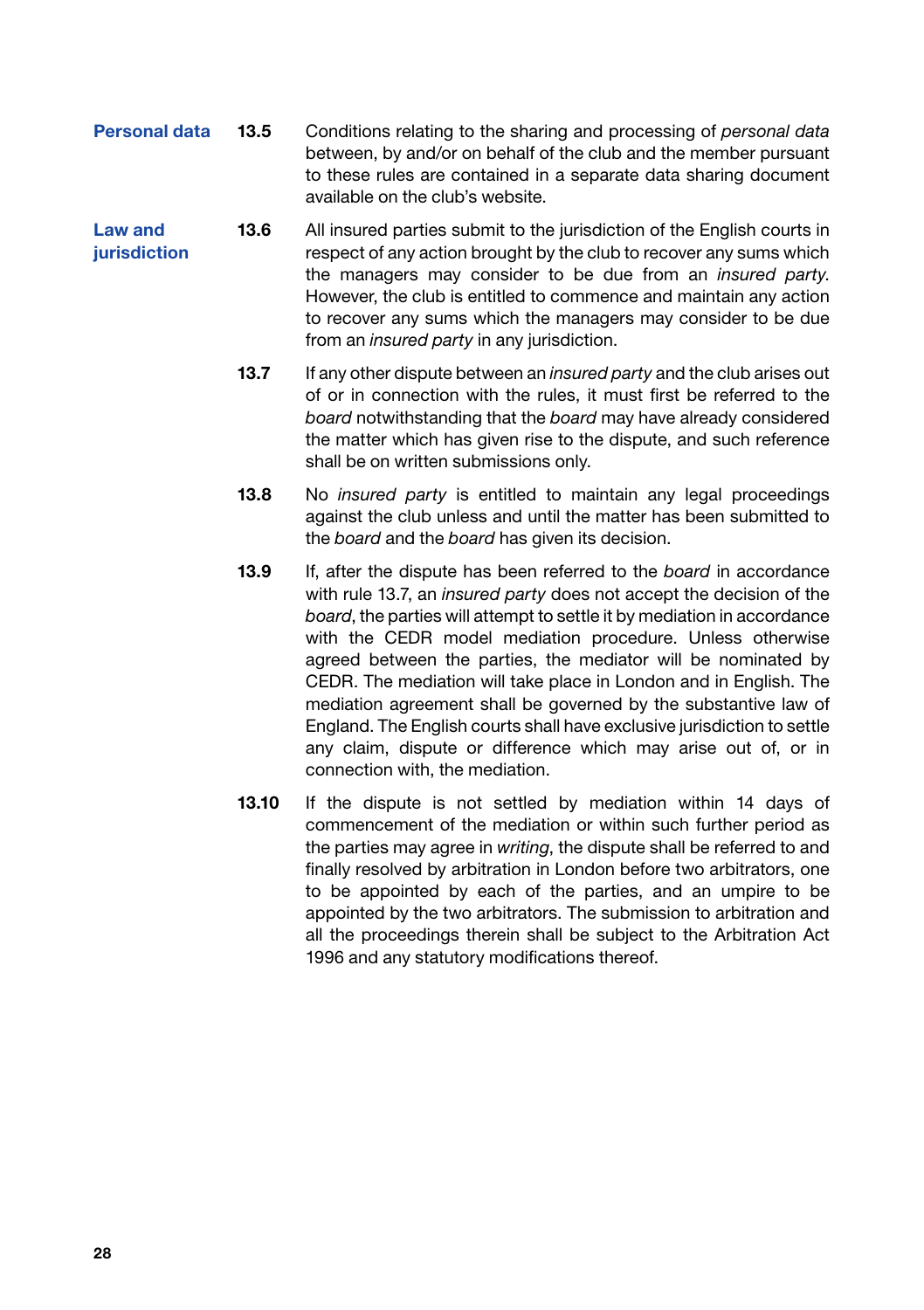# SECTION L: DEFINITIONS

14 In the rules the following words and expressions have the following meanings:

The rules: the Strike & Delay class rules of the club for the time being in force.

The articles: the articles for the time being of the club.

The club: The Standard Club UK Ltd.

Affiliated or associated charterer: where (1) both the member or a joint entrant and the charterer have the same parent or (2) one of the member, joint entrant or the charterer respectively is the parent of the others. For the purposes of this definition, a 'parent' is a company which owns at least 50% of the shares in and voting rights of the others or owns a minority of the shares in the others and can procure that it is managed and operated in accordance with its wishes.

Applicant: any person seeking to enter a ship on his own or another's behalf or on whose behalf an application is made.

**Board:** the directors for the time being of the club or, as the context may require, a quorum of directors present at a duly convened meeting of the board.

Certificate of entry: a document issued pursuant to rule 7.9 including any endorsement thereto.

Contraband: any item that is illegal to carry, such as drugs, arms, munitions, alcohol, tobacco or precious metal.

Covered risk: risk covered under the member's certificate of entry or endorsement.

Day: the day of any occurrence means the day as computed according to Greenwich Mean Time (GMT).

Delay: Delay in relation to a ship includes complete or partial suspension of its commercial operations.

**Employment contract:** the voyage or time charterparty, booking note, contract of affreightment or other contract under which the entered ship is employed or which the entered ship is performing at the time of any delay or part thereof.

Entered Ship: A ship which has been entered for any of the risks enumerated herein and accepted in the Association in the manner hereinafter provided.

Insured party: the member and any joint entrant in respect of an entry.

Insured risk: risk insured under the member's certificate of entry or endorsement.

**Machinery:** the various systems necessary for the propulsion and operation of a ship, including engines, generators, turbines, electrical machinery, propeller, shafts and boilers.

Managers: the managers for the time being of the club.

Member: every owner or other person who becomes and is for the time being a member of the club.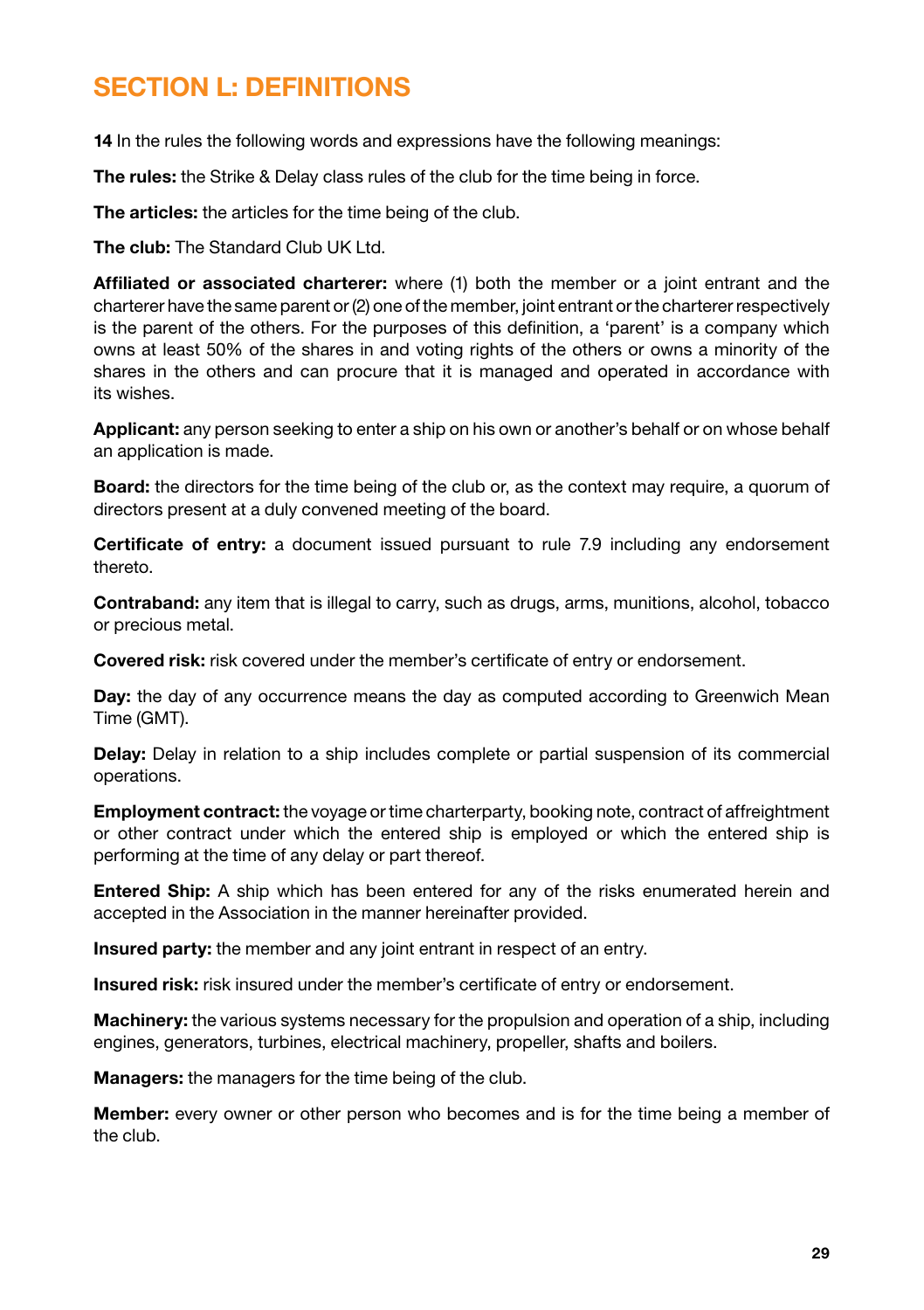#### Midnight: midnight GMT.

Month: calendar month.

Named storm: a storm named by an appropriate meteorological authority.

Noon: noon GMT.

**Order to proceed:** order to proceed to or by way of the location where the delay is suffered or the assumption by the member of a contractual obligation to proceed to or by way of that location.

Personal data: any information that relates to or enables the identification of a living person.

Policy year: the year from noon GMT on 20 February to noon GMT on the following 20 February.

**Premium:** includes estimated total premium, supplementary calls and any other premium which may be due from a member.

Ship: any ship, boat, hydrofoil, hovercraft or any other description of vessel, whether completed or under construction, (including a lighter, barge or similar vessel howsoever propelled but excluding a fixed platform, a fixed rig and a wing-in-ground craft) used or intended to be used for any purpose whatsoever in navigation or otherwise on, under, over or in water or any part of such ship, or any proportion of the tonnage thereof or any share therein.

Strike: Strike, slow-down, work stoppage and any other form of partial or total restraint of labour.

The ship: a ship which has been entered in the club for insurance.

Unlawful, prohibited or sanctionable: unlawful, prohibited or sanctionable under United Nations resolutions or the trade or economic sanctions, laws or regulations of the European Union, United Kingdom, United States of America, the place of incorporation or domicile of the member or the ship's flag state.

Wilful misconduct: an act intentionally done or a deliberate omission by an insured party with knowledge that the performance or omission will probably result in injury or loss, or an act done or omitted in such a way as to allow an inference of a reckless disregard for the probable consequences.

Writing: any reference to 'writing' shall include any communication effected by post, cable, telegram, fax or any comparable means including email.

References to the masculine gender shall include the feminine gender.

References to singular numbers shall include plural numbers and vice versa.

References to persons shall include corporations.

References to rule numbers shall include any sub-paragraphs of that rule.

Headings and sub-headings are for reference only and do not affect the construction of any rule.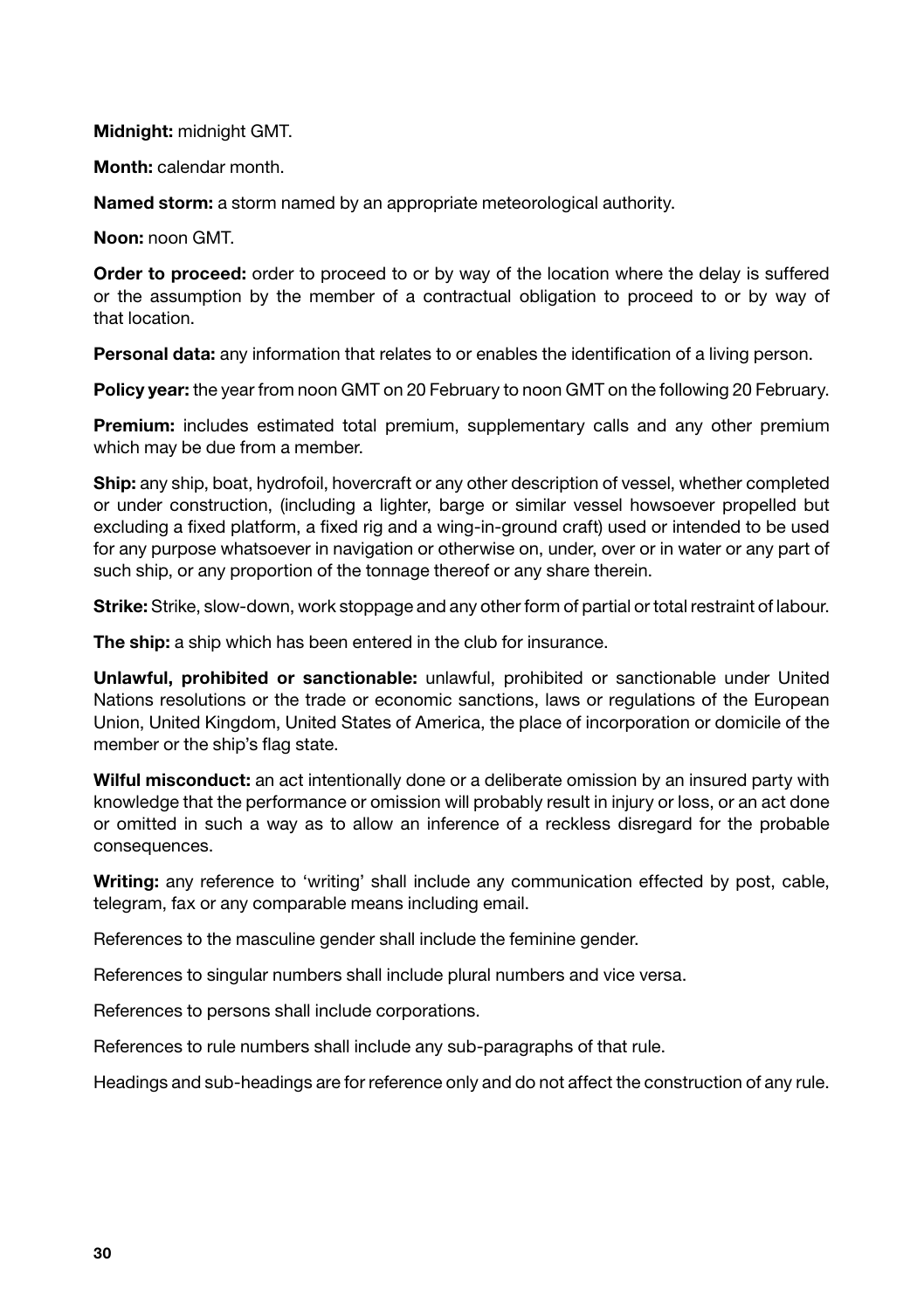#### The Standard Club Ireland DAC

#### Rules of the Strike & Delay Class

The rules of The Standard Club Ireland DAC shall be the same as the rules of The Standard Club UK Ltd amended and varied as follows:

Unless the context otherwise requires, 'the club' means The Standard Club Ireland DAC and references to 'the articles' shall be deemed to be references to the Memorandum and Articles of Association of the club.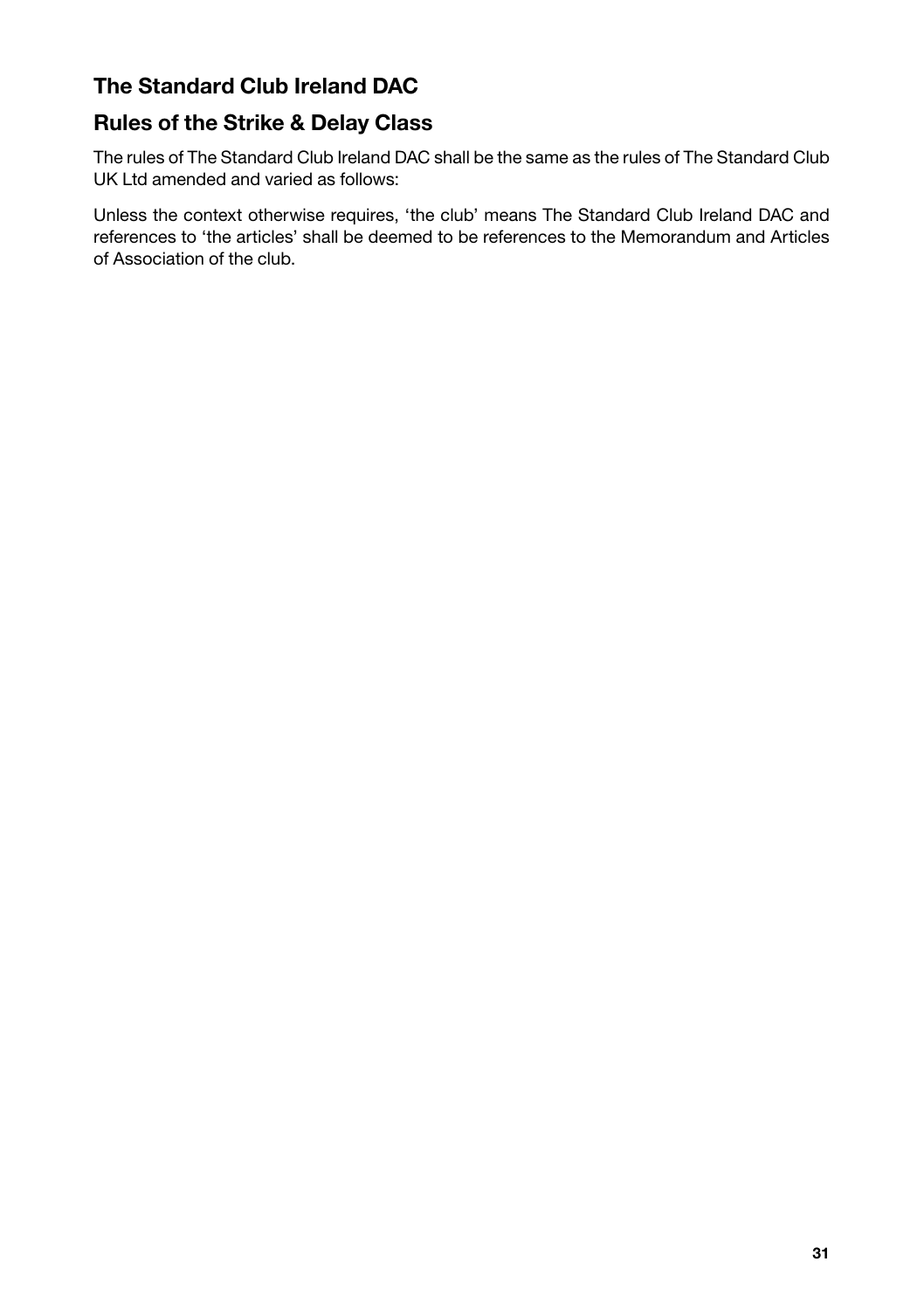#### The Standard Club Asia Ltd

#### Rules of the Strike & Delay Class

The rules of The Standard Club Asia Ltd shall be the same as the rules of The Standard Club UK Ltd amended and varied as follows:

Unless the context otherwise requires, 'the club' means The Standard Club Asia Ltd and references to 'the articles' shall be deemed to be references to the Memorandum and Articles of Association of the club.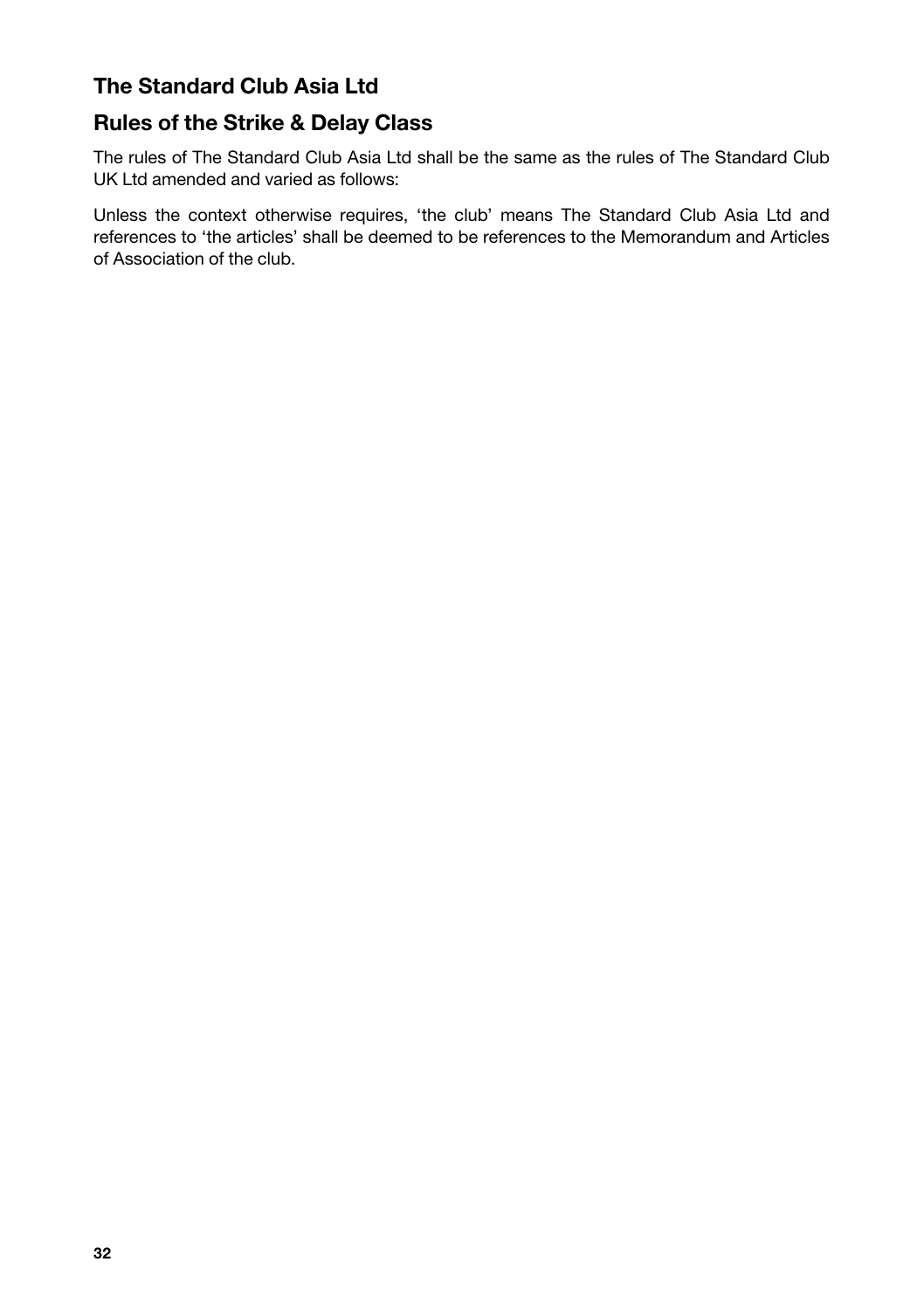# **02** Index to the Strike & Delay Rules

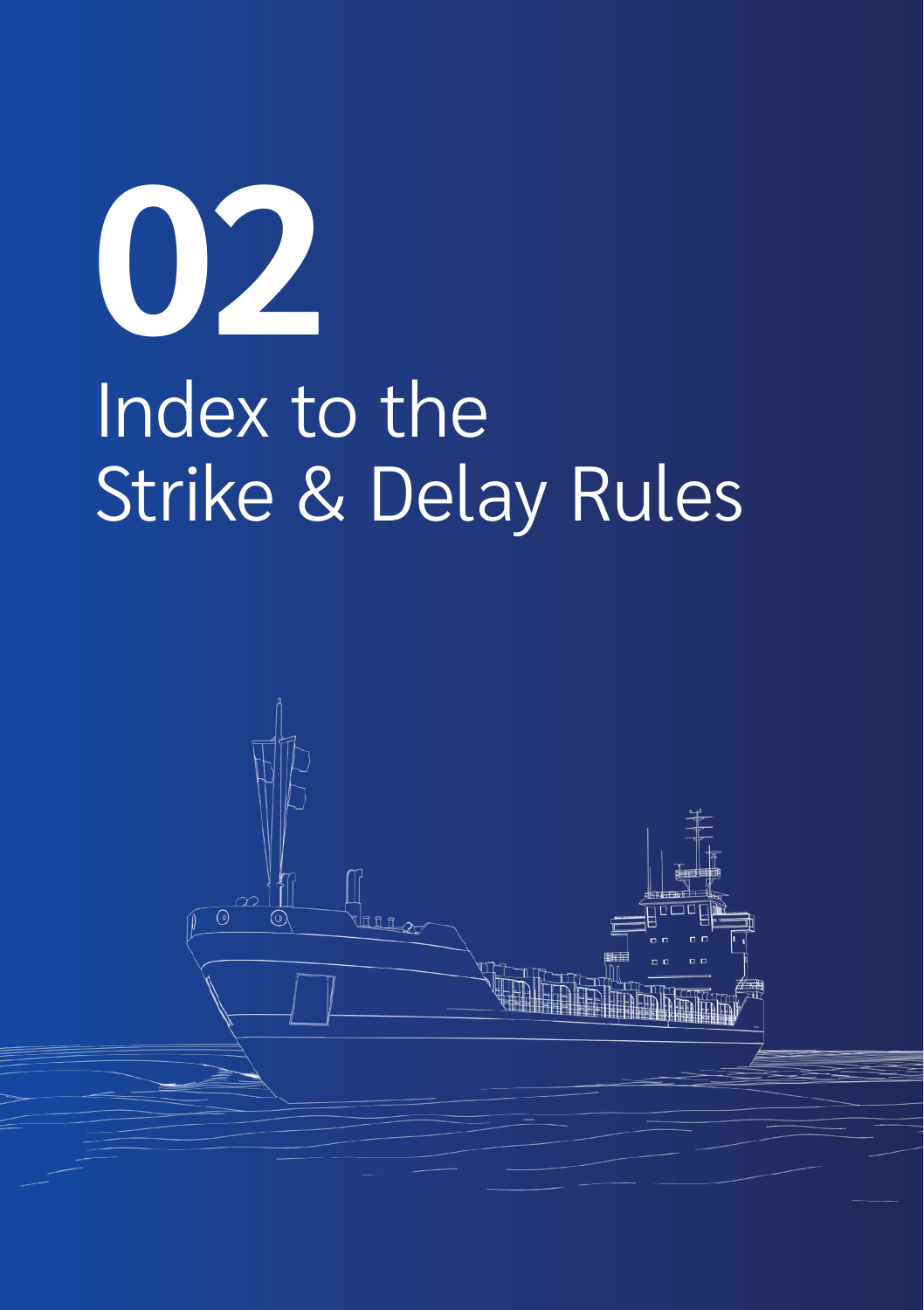|                                        | Rule no.      | Page no. |
|----------------------------------------|---------------|----------|
|                                        |               |          |
| <b>Accidental Loss</b>                 | 3.7           | 6        |
| <b>Aircraft Impact or Accident</b>     | 3.6           | 6        |
| <b>Arbitration</b>                     | 13.10         | 28       |
| Assignment                             | 7.25          | 18       |
| Avalanche                              | 3.5           | 6        |
| <b>Blockade Running, exclusions</b>    | 4.5           | 12       |
| <b>Certificate of Entry</b>            | 7.9, 7.10     | 16       |
| <b>Cessation of Insurance</b>          | 9.6, 9.7      | 20       |
| <b>Civil Commotion</b>                 | 3.1, 3.33     | 6, 9     |
| <b>Closed Policy Year</b>              | 11.13, 11.14, |          |
|                                        | 11.15         | 25       |
| <b>Collision</b>                       | 3.22          | 7        |
| Confiscation                           | 3.12, 3.34    | 7, 9     |
| Congestion                             | 3.8, 3.9      | 6, 7     |
| <b>Contraband Carriage, exclusions</b> | 4.5           | 12, 29   |
| <b>Crew Strike</b>                     | 3.21          | 7        |
| <b>Cyber Risks</b>                     | 3.13, 3.35    |          |
|                                        | 4.2           | 7, 9, 11 |
| <b>Daily Running Costs</b>             | 2.5.2         | 3        |
| Death on Board                         | 3.24          | 7        |
| Demurrage                              | 2.7, 4.1.1    | 4, 11    |
| <b>Desertion</b>                       | 3.27          | 7        |
| <b>Deductible</b>                      | 2.6           | 4        |
| <b>Earthquake</b>                      | 3.5, 3.23     | 6, 7     |
| <b>Electronic Damage</b>               | 3.11          | 7        |
| Embargo                                | 3.10          | 7        |
| <b>Entered Sum</b>                     | 2.5.1         | 3        |
| <b>Environmental Objectors</b>         | 3.1           | 6        |
| <b>Explosion</b>                       | 3.3           | 6        |
| <b>Expropriation</b>                   | 3.12          | 7        |
| <b>Fire</b>                            | 3.3           | 6        |
| <b>Flood</b>                           | 3.4           | 6        |
| Fog                                    | 3.4           | 6        |
| Grounding                              | 3.22          | 7        |
| Heave                                  | 3.5           | 6        |
| <b>High Levels of Water</b>            | 3.9           | 6        |
| <b>Illness</b>                         | 3.24          | 7        |
| <b>Import/Export Control</b>           | 3.10          | 7        |
| <b>Injury</b>                          | 3.24          | 7        |
| Insolvency, exclusions                 | 5.3           | 13       |
| <b>Investments</b>                     | 11.17         | 26       |
| <b>Joint Entrants</b>                  | 7.12          | 17       |
| <b>Kidnap and Ransom</b>               | 3.33          | 9        |
| Laid Up                                | 10.8          | 23       |
| Landslide                              | 3.5           | 6        |
| <b>Law of Jurisdiction</b>             | 13.6          | 28       |
| Lien                                   | 11.12         | 25       |
| Lightning                              | 3.4           | 6        |
| Lockout                                | 3.1           | 6        |
| Loss of freight                        | 5.8           | 13       |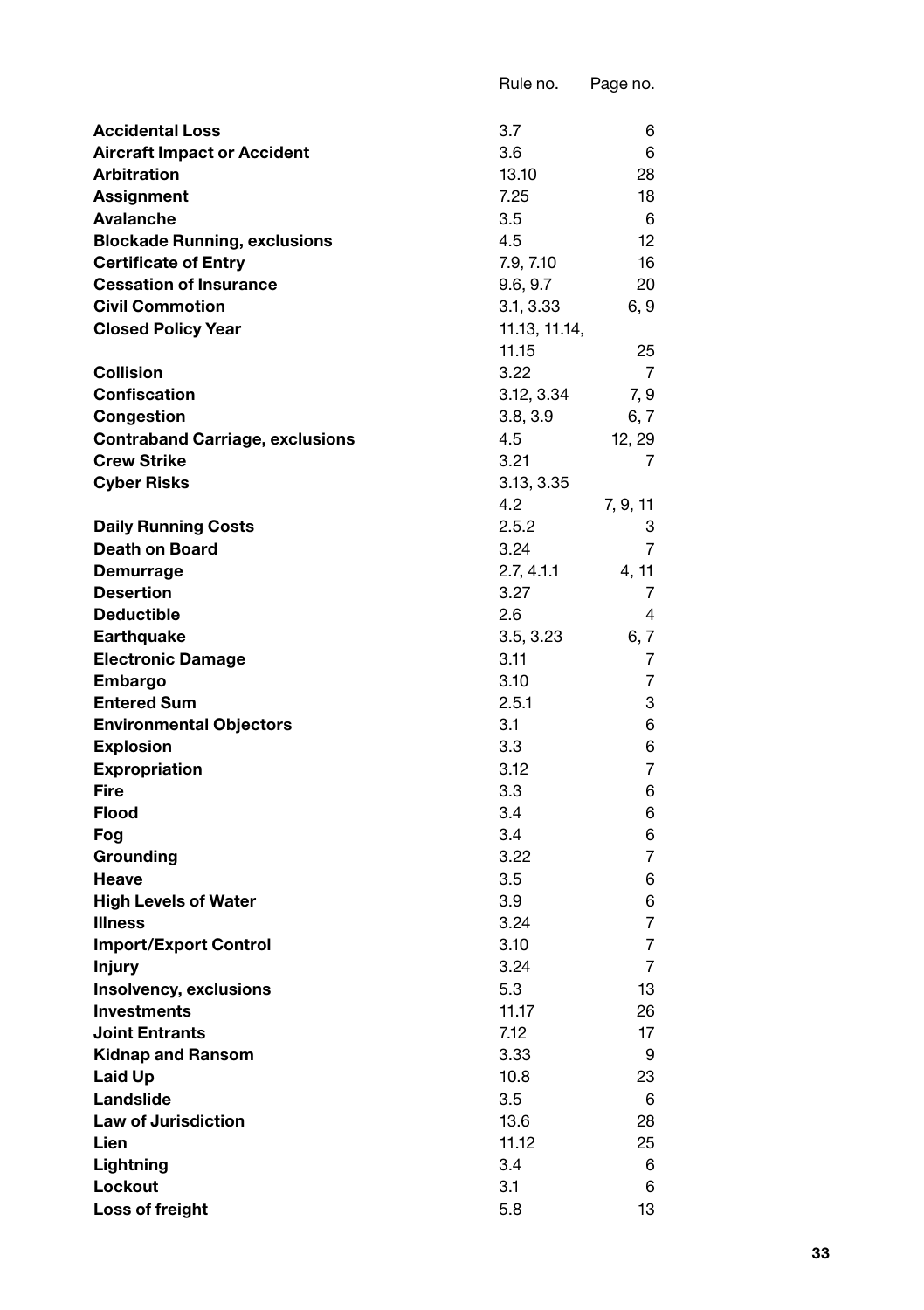|                                                           | Rule no.         | Page no. |
|-----------------------------------------------------------|------------------|----------|
|                                                           |                  |          |
| <b>Low Levels of Water</b>                                | 3.9              | 6        |
| <b>Machinery Damage</b>                                   | 3.31             | 8        |
| Mechanical Breakdown on Land                              | 3.31             | 8        |
| Navigable Waterway                                        | 3.9              | 6        |
| <b>Notification of Claims</b>                             | 6.1              | 14       |
| <b>Nuclear, exclusions</b>                                | 4.4              | 11       |
| <b>Off-spec Bunkers</b>                                   | 3.32             | 8        |
| <b>Other Damages</b>                                      | 3.23             | 7        |
| <b>Physical Damage</b>                                    | 3.11             | 7        |
| <b>Physical Obstruction</b>                               | 3.9              | 6        |
| Piracy                                                    | 3.2, 3.33        | 6, 9     |
| <b>Policy Year</b>                                        | 9.1              | 20       |
| <b>Political Protest</b>                                  | 3.1, 3.33        | 6, 9     |
| <b>Pollution</b>                                          | 3.26             | 7        |
| <b>Port Closure</b>                                       | 3.8              | 6        |
| <b>Pre-Existing Circumstances, exclusions</b>             | 2.12             | 5        |
| Premiums                                                  | 10.1-10.3        | 23       |
| <b>Prohibition</b>                                        | 3.10             | 7        |
| <b>Protection &amp; Indemnity</b>                         | 4.1.1            | 11<br>8  |
| Quarantine<br><b>Rebellion</b>                            | 3.30             |          |
|                                                           | 3.1, 3.33        | 6, 9     |
| <b>Release Call</b>                                       | 11.1-11.8<br>3.1 | 24       |
| <b>Religious Zealots</b>                                  | 3.29             | 6<br>8   |
| <b>Rescuing of Refugees</b><br><b>Restraint of Labour</b> | 3.1              | 6        |
| <b>Return of Premium</b>                                  | 10.8             | 23       |
| Revolution                                                | 3.1              | 6        |
| Riot                                                      | 3.1              | 6        |
| <b>Risks Covered</b>                                      | 3                | $6 - 10$ |
| Sanctions                                                 | 4.5, 9.7         | 12, 20   |
| <b>Sandstorm</b>                                          | 3.4              | 6        |
| Saving Life at Sea                                        | 3.29             | 8        |
| Seizure of a Cargo                                        | 3.12             | 7        |
| Snow                                                      | 3.4              | 6        |
| <b>Spare Parts</b>                                        | 3.7              | 6        |
| Storm                                                     | 3.4              | 6        |
| <b>Stowaways</b>                                          | 3.29             | 8        |
| Stranding                                                 | 3.22             | 7        |
| Strike                                                    | 3.1, 3.21        | 6, 7     |
| <b>Striking Fixed or Floating Object</b>                  | 3.22             | 7        |
| Subrogation                                               | 6.11             | 15       |
| <b>Subsidence</b>                                         | 3.5              | 6        |
| <b>Sue and Labour</b>                                     | 3.41             | 10       |
| <b>Supplementary Calls</b>                                | 10.7             | 23       |
| <b>Tempest</b>                                            | 3.4              | 6        |
| <b>Transshipping Cargo</b>                                | 3.7              | 6        |
| <b>Volcanic Eruption</b>                                  | 3.5              | 6        |
| War                                                       | 3.2, 3.34        | 6, 9     |
| War, exclusions                                           | 4.3              | 11       |